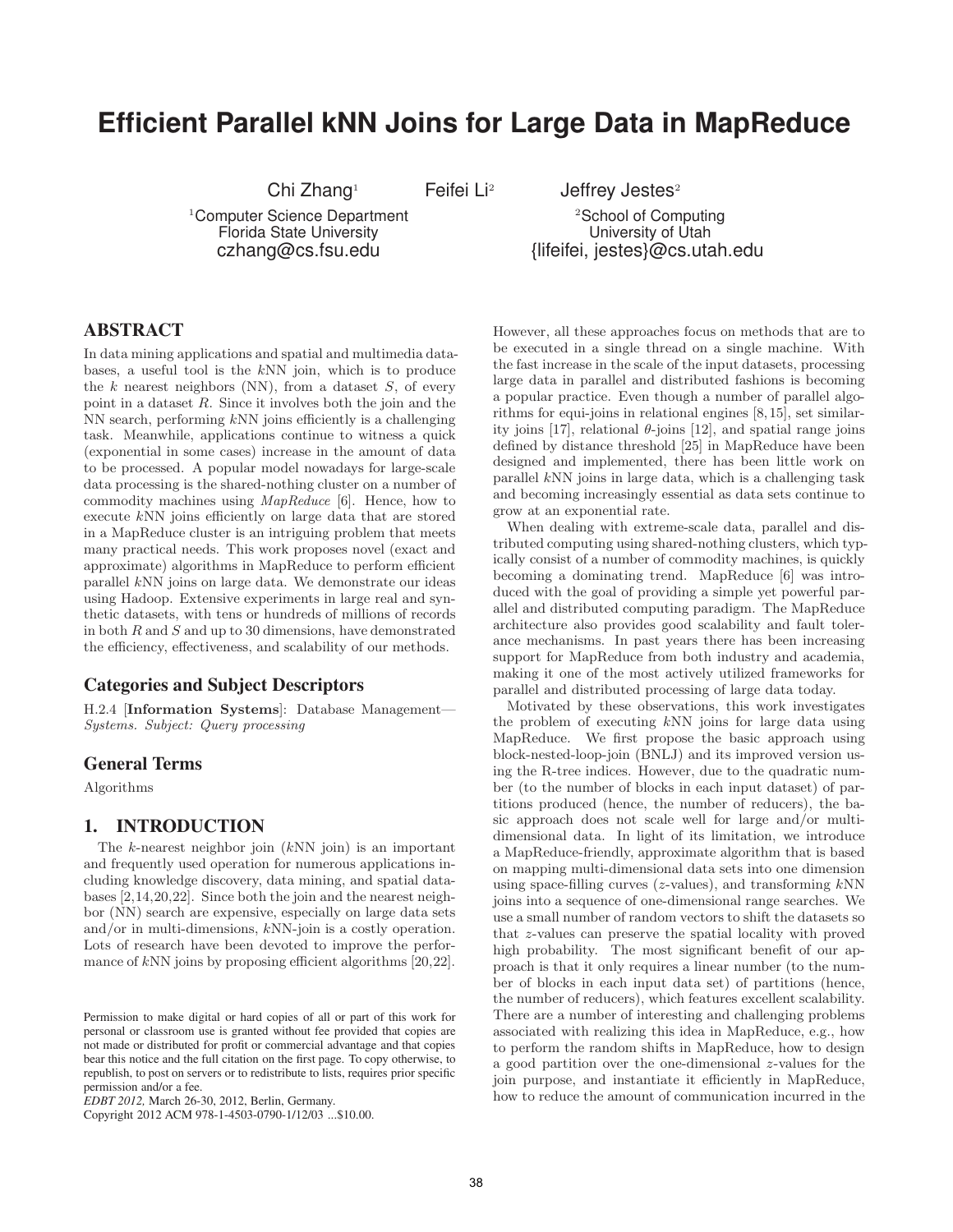Map-to-Reduce phase. We address these issues in our study.

We present the above algorithms in MapReduce and illustrate how we handle a number of system issues which arise in realizing these algorithms using Hadoop. Extensive experiments over large real data sets (up to 160 million joining 160 million records and up to 30 dimensions) demonstrate that our approximate method consistently outperforms the basic approach by at least 1-2 orders of magnitude, while achieving very good approximation quality.

The paper is organized as follows. Section 2 introduces background information. Section 3 discusses baseline methods and Section 4 presents our parallel kNN join algorithms in MapReduce. Section 5 reports experimental results. Section 6 discusses related work and Section 7 concludes.

# **2. BACKGROUND**

# **2.1 kNN Join**

Formally, given two datasets R and S in  $\mathbb{R}^d$ . Each record  $r \in R$  ( $s \in S$ ) may be interpreted as a d-dimensional point. We focus on the  $L_2$  norm, i.e., the similarity distance between any two records is their euclidean distance  $d(r, s)$ . Then,  $\text{km}(r, S)$  returns the set of k nearest neighbors  $(kNN)$ of r from S, where ties are broken arbitrarily. People are also often interested in finding just the approximate  $k$  nearest neighbors. Let  $aknn(r, S)$  be a set of approximate k nearest neighbors for r in S. Assume r's exact kth nearest neighbor in  $\text{km}(r, S)$  is point p. Let p' be the kth nearest neighbor in  $aknn(r, S)$ . Then, we say  $aknn(r, S)$  is a *c-approximation* of  $\text{km}(r, S)$  for some constant c if and only if:

 $d(r, p) \leq d(r, p') \leq c \cdot d(r, p).$ 

The algorithm producing  $\mathrm{aknn}(r, S)$  is dubbed a c-approximate kNN algorithm.

kNN join: The kNN join knn  $J(R, S)$  of R and S is:

$$
knnJ(R, S) = \{(r, knn(r, S)) | for all r \in R\}.
$$

Approximate  $kNN$  join: The approximate  $kNN$  join of R and S is denoted as  $aknnJ(R, S)$  and is expressed as:

 $aknnJ(R, S) = \{(r, aknn(r, S)) | for all r \in R\}.$ 

# **2.2 MapReduce and Hadoop Basics**

A MapReduce program typically consists of a pair of userdefined *map* and *reduce* functions. The map function is invoked for every record in the input data sets and produces a partitioned and sorted set of intermediate results. The reduce function fetches sorted data, from the appropriate partition, produced by the map function and produces the final output data. Conceptually, they are:  $map(k1, v1) \rightarrow$  $list(k2, v2)$  and  $reduce(k2, list(v2)) \rightarrow list(k3, v3)$ .

A typical MapReduce cluster consists of many slave machines, which are responsible for performing map and reduce tasks, and a single master machine which oversees the execution of a MapReduce program. A file in a MapReduce cluster is usually stored in a distributed file system (DFS), which splits a file into equal sized chunks (aka splits). A file's splits are then distributed, and possibly replicated, to different machines in the cluster. To execute a MapReduce job, a user specifies the input file, the number of desired map tasks  $m$  and reduce tasks  $r$ , and supplies the map and *reduce* function. For most applications,  $m$  is the same as

the number of splits for the given input file(s). The coordinator on the master machine creates a map task for each of the m splits and attempts to assign the map task to a slave machine containing a copy of its designated input split. Each map task partitions its output into  $r$  buckets, and each bucket is sorted based on a user-defined comparator on k2. Partitioning is done via a hash function on the key value, i.e.  $hash(k2) \mod r$ . A map task's output may be temporarily materialized on a local file system (LFS), which is removed after the map task completes.

Next, the coordinator assigns  $r$  reduce tasks to different machines. A shuffle and sort stage is commenced, during which the *i*'th reducer  $r_i$  copies records from  $b_{i,j}$ , the *i*'th bucket from each of the jth  $(1 \leq j \leq m)$  map task. After copying all  $list(k2, v2)$  from each  $b_{i,j}$ , a reduce task merges and sorts them using the user specified comparator on k2. It then invokes the user specified reduce function. Typically, the reduce function is invoked once for each distinct  $k2$  and it processes a  $k2$ 's associated list of values  $list(v2)$ , i.e. it is passed a  $(k2, list(v2))$  pair per invocation. However, a user may specify a group-by comparator which specifies an alternative grouping by  $k2$ . For every invocation, the reduce function emits 0 or more final key value pairs  $(k3, v3)$ . The output of each reduce task  $(list(k3, v3))$  is written into a separate distributed file residing in the DFS.

To reduce the network traffic caused by repetitions of the intermediate keys  $k2$  produced by each mapper, an optional *combine* function for merging output in map stage,  $combine(k2, list(v2)) \rightarrow list(k2, v2)$ , can be specified.

It might be necessary to replicate some data to all slaves running tasks, i.e. job specific configurations. In Hadoop this may be accomplished easily by submitting a file to the master for placement in the *Distributed Cache* for a job. All files submitted to a job's Distributed Cache are replicated to all slaves during the initialization phases of the job and removed after the completion of the job. We assume the availability of a Distributed Cache, though a similar mechanism should be available in most other MapReduce frameworks.

#### **3. BASELINE METHODS**

The straightforward method for kNN-joins in MapReduce is to adopt the block nested loop methodology. The basic idea is to partition  $R$  and  $S$ , each into  $n$  equal-sized blocks in the Map phase, which can be easily done in a linear scan of R (or S) by putting every  $|R|/n$  (or  $|S|/n$ ) records into one block. Then, every possible pair of blocks (one from R and one from  $S$ ) is partitioned into a bucket at the end of the Map phase (so a total of  $n^2$  buckets). Then,  $r (= n^2)$ reducers are invoked, one for each bucket produced by the mappers. Each reducer reads in a bucket and performs a block nested loop  $kNN$  join between the local  $R$  and  $S$  blocks in that bucket, i.e., find  $kNNs$  in the local block of  $S$  of every record in the local block of  $R$  using a nested loop. The results from all reducers are written into  $(n^2)$  DFS files. We only store the records' ids, and the distance between every record  $r \in R$  to each of its kNNs from a local S block, i.e., the record output format of this phase is  $(\text{rid}, \text{sid}, d(r, s))$ .

Note in the above phase, each record  $r \in R$  appears in one block of R and it is replicated in n buckets (one for each of the *n* blocks from  $S$ ). A reducer for each bucket simply finds the local kNNs of r w.r.t. the corresponding block from S. Hence, in the second MapReduce phase, our job is to find the global kNNs for every record  $r \in R$  among its n local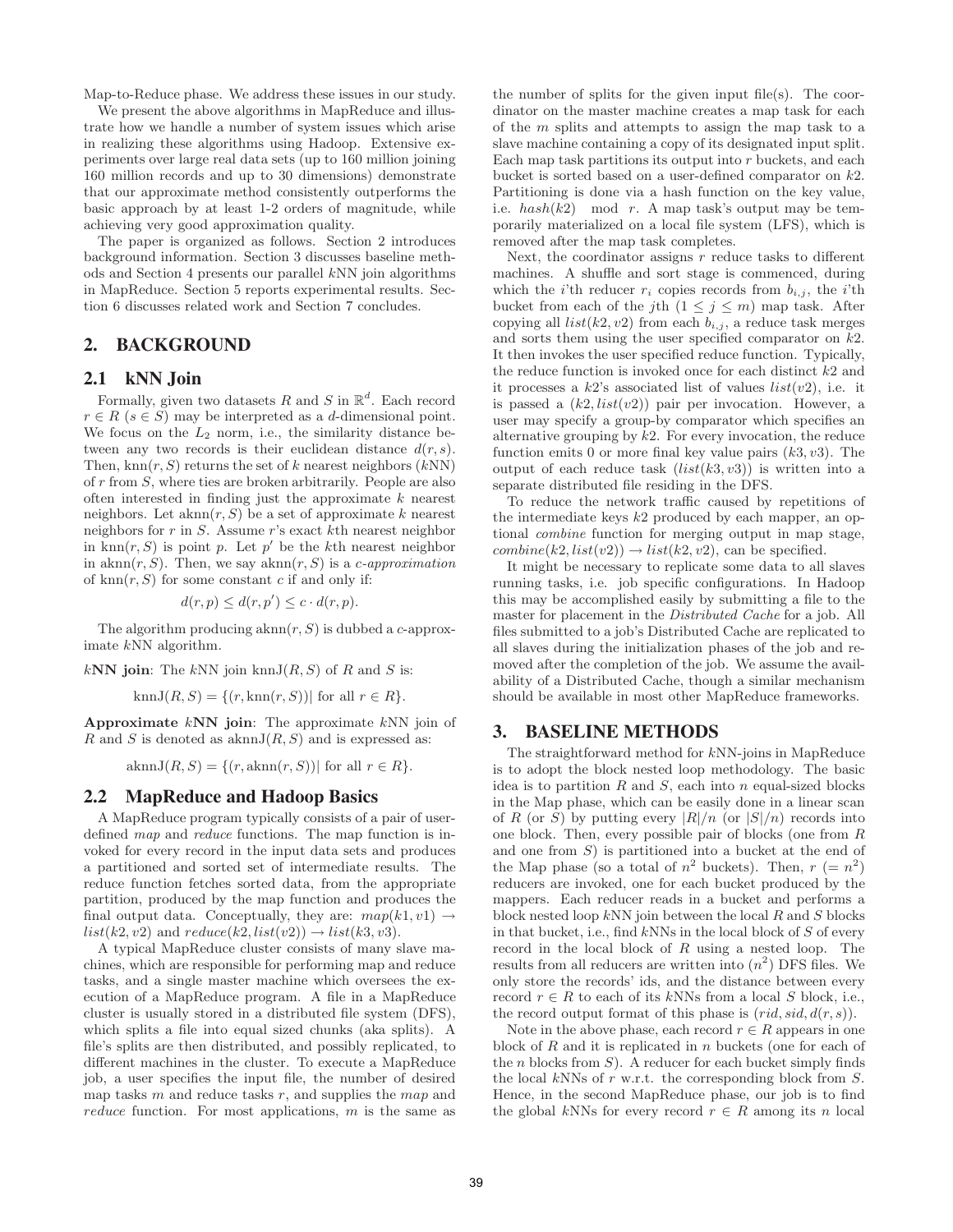$k$ NNs produced in the first phase, a total of  $nk$  candidates. To do so, it is necessary to sort the triples (a record  $r \in R$ , one of its local kNNs in one bucket, their distance) from the first phase for each  $r \in R$ . This can be achieved as follows. In the Map stage, we read in all outputs from the first phase and use the unique record ID of every record  $r \in R$  as the partitioning key (at the end of the Map phase). Hence, every reducer retrieves a  $(\text{rid}, \text{list}(\text{sid}, d(r, s))$  pair and sorts the *list(sid, d(r, s))* in ascending order of  $d(r, s)$ . The reducer then emits the top- $k$  results for each rid. We dub this method *H-BNLJ* (Hadoop Block Nested Loop Join).

An improvement. A simple improvement to *H-BNLJ* is to build an index for the local S block in a bucket in the reducer, to help find  $k$ NNs of a record  $r$  from the local  $R$ block in the same bucket. Specifically, for each block  $S_{bi}$  $(1 \leq j \leq n)$ , we build a reducer-local spatial index over  $S_{bi}$ , in particular we used the R-tree, before proceeding to find the local  $k$ NNs for every record from the local  $R$  block in the same bucket with  $S_{bj}$ . Then, we use kNN functionality from R-tree to answer  $\text{km}(r, S_{bi})$  in every bucket in the reducer. Bulk-loading a R-tree for  $S_{bj}$  is very efficient, and kNN search in R-tree is also efficient, hence this overhead is compensated by savings from not running a local nested loop in each bucket. Remaining steps are identical to *H-BNLJ*, and we dub it *H-BRJ* (Hadoop Block R-tree Join).

Cost analysis. Each bucket has one local  $R$  block and one local S block. Given  $n^2$  buckets to be read by the reducer, the communication cost of *H-BNLJ* in the first MapReduce round is  $O((|R|/n+|S|/n) \cdot n^2)$ . In the second round, for each record  $r \in R$ , all local kNNs of r in each of the n buckets that  $r$  has been replicated into are communicated. So the communication cost of this round is  $O(kn|R|)$ . Hence, the total communication cost of *H-BNLJ* is  $O(n(|R| + |S|) +$  $nk|R|$ . In terms of cpu cost, the cost for each bucket in the first round is clearly  $(|R||S|)/n^2$ . Summing over all buckets, it leads to  $O(|R||S|)$ . In the second round, the cost is to find the  $k$  records with the smallest distances among the  $nk$ local kNNs for each record  $r \in R$ . Using a priority queue of size k, this can be achieved in  $O(nk \log k)$  cost. Hence, the total cpu cost of *H-BNLJ* is  $O(|R||S| + |R|nk \log k)$ .

*H-BRJ*'s communication cost is identical to that in *H-BNLJ*. Bulk-loading an R-tree over each block  $S_{bj}$  takes  $O(|S_{bj}| \log |S_{bj}|)$  in practice. Note, there are  $n^2$  buckets in total (each block  $S_{bj}$  is replicated in n buckets). The asymptotic worst-case query cost for kNN search in R-tree is as expensive as linear scan, however, in practice, this is often just square-root of the size of the dataset. Thus, finding local  $k$ NNs from  $S_{bj}$  for each record in a local block  $R_{bi}$  in a bucket with  $R_{bi}$  and  $S_{bj}$  takes  $O(|R_{bi}|\sqrt{|S_{bj}|})$ . Since  $|R_{bi}| = |R|/n$ and  $|S_{bj}| = |S|/n$  for any block, *H-BRJ*'s first round cpu cost is  $O(n|S| \log(|S|/n) + n|R| \sqrt{|S|/n})$ . Its second round is identical to that in *H-BNLJ*. Hence, *H-BRJ*'s total cpu cost is  $O(n|S| \log(|S|/n) + n|R| \sqrt{|S|/n} + |R|nk \log k)$ .

Remarks. In this work our goal is to work with ad-hoc join requests in a MapReduce cluster over datasets  $R$  and  $S$ which are stored in the cluster, and design algorithms that do everything in MapReduce. Therefore, we do not consider solutions which require pre-processing of the datasets either outside of the MapReduce cluster or using non MapReduce programs. We focus on using the standard MapReduce programming model, which always includes the *map* and *reduce* functions, to ensure high compatibility of our approaches with any MapReduce system. With these constraints, we do not consider the use of complex data structures or indices, such as a global (distributed) index or overlay structure built on a dataset offline, using non MapReduce programs, and adapted for later-use in the MapReduce cluster [18, 19].

#### **4. Z-VALUE BASED PARTITION JOIN**

In  $H-BNLJ$  and  $H-BRJ$ , for each  $r \in R$  we must compute  $\text{km}(r, S_{bj})$  for a block  $S_{bj}$  in a bucket, where each bucket is forwarded to a reducer for processing (leading to  $n^2$  reducers). This creates excessive communication  $(n^2)$  buckets) and computation costs, as shown in our cost analysis.

This motivates us to find alternatives with linear communication and computation costs (to the number of blocks  $n$  in each input dataset). To achieve this, we search for approximate solutions instead, leveraging on space-filling curves. Finding approximate nearest neighbors efficiently using space-filling curves is well studied, see [21] for using the z-order curve and references therein. The trade-off of this approach is spatial locality is not always preserved, leading to potential errors in the final answer. Fortunately, remedies exist to guarantee this happens infrequently:

**Theorem 1** [from [21]] Given a query point  $q \in \mathbb{R}^d$ , a data set  $P \subset \mathbb{R}^d$ , and a small constant  $\alpha \in \mathbb{Z}^+$ . We generate  $(\alpha - 1)$  *random vectors*  $\{v_2, \ldots, v_{\alpha}\}\$ , *such that for any i*,  $\mathbf{v}_i \in \mathbb{R}^d$ , and shift P by these vectors to obtain  $\{P_1, \ldots, P_\alpha\}$  $(P_1 = P)$ . Then, Algorithm 1 returns a constant approxi*mation in any fixed dimension for* knn(q, P) *in expectation.*

|              | <b>Algorithm 1:</b> zkNN $(q, P, k, \alpha)$ [from [21]]                                                                              |
|--------------|---------------------------------------------------------------------------------------------------------------------------------------|
|              | 1 generate ${\mathbf v}_2, \ldots, {\mathbf v}_\alpha$ , ${\mathbf v}_1 = \overrightarrow{0}$ , ${\mathbf v}_i$ is a random vector in |
|              | $\mathbb{R}^d$ ; $P_i = P + \mathbf{v}_i$ $(i \in [1, \alpha]; \forall p \in P$ , insert $p + \mathbf{v}_i$ in $P_i$ );               |
|              | 2 for $i = 1, \ldots, \alpha$ do                                                                                                      |
| $\mathbf{3}$ | let $q_i = q + \mathbf{v}_i$ , $C_i(q) = \emptyset$ , and $z_{q_i}$ be $q_i$ 's z-value;                                              |
|              | 4 insert $z^-(z_{q_i}, k, P_i)$ into $C_i(q)$ ; // see (1)                                                                            |
| 5            | insert $z^+(z_q, k, P_i)$ into $C_i(q)$ ; // see (2)                                                                                  |
| 6            | for any $p \in C_i(q)$ , update $p = p - \mathbf{v}_i$ ;                                                                              |
|              |                                                                                                                                       |

$$
\mathbf{7} \ \ C(q) = \bigcup_{i=1}^{\alpha} C_i(q) = C_1(q) \cup \cdots \cup C_{\alpha}(q);
$$

8 return knn $(q, C(q))$ .

For any  $p \in \mathbb{R}^d$ ,  $z_p$  denotes p's z-value and  $Z_P$  represents the sorted set of all z-values for a point set  $P$ ; we define:

 $z^{-}(z_p, k, P) = k$  points immediately preceding  $z_p$  in  $\mathbb{Z}_P$  (1)

 $z^+(z_p, k, P) = k$  points immediately succeeding  $z_p$  in  $\mathbb{Z}_P$  (2)

The idea behind zkNN is illustrated in Figure 1, which demonstrates finding  $C_i(q)$  on  $P_i (= P + \mathbf{v}_i)$  with  $k = 3$ . Algorithm zkNN repeats this process over  $(\alpha - 2)$  randomly shifted copies, plus  $P_1 = P$ , to identify candidate points  ${C_1(q), \ldots, C_\alpha(q)}$ , and the overall candidate set  $C(q)$  =  $\bigcup_{i=1}^{\infty} C_i(q)$ . As seen in Figure 1(b),  $C_i(q)$  over  $P_i$  can be efficiently found using binary search if z-values of points in  $P_i$  are sorted, with a cost of  $O(\log |P|)$ . There is a special case for (1) (or (2)) near the head (tail) of  $\mathbb{Z}_P$ , when there are less than k *preceding (succeeding)* points. When this happens, we take an appropriate additional number of *succeeding (preceding)* points, to make k total points.

In practice, only a small number of random shifts are needed;  $\alpha = 2$  is sufficient to guarantee high quality approximations as shown in our experiments.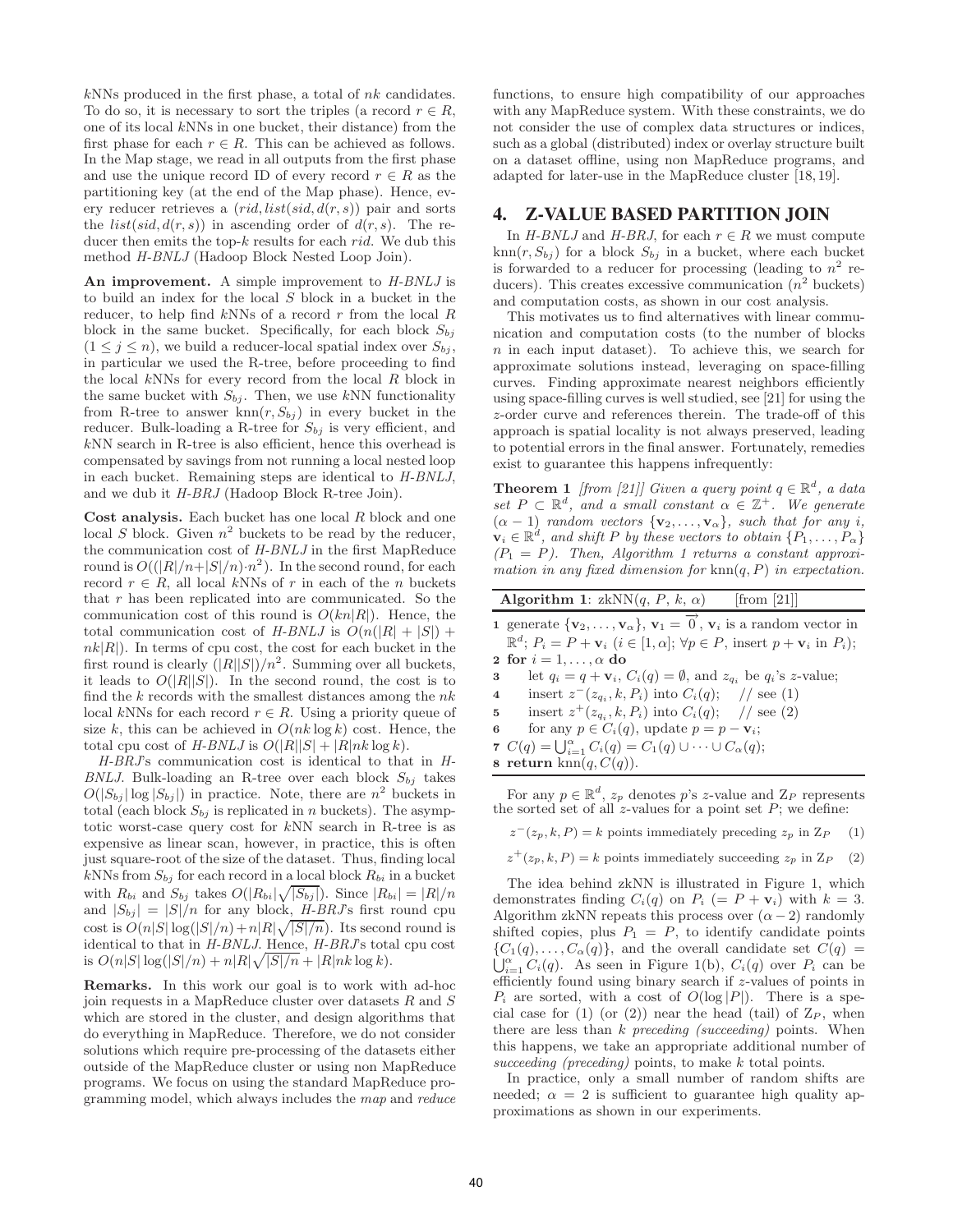

Using zkNN for kNN joins in a centralized setting is obvious (applying zkNN over  $S$  for every record in  $R$ , as Yao et al. did [21]). However, to efficiently apply the above idea for kNN joins in a MapReduce framework is not an easy task: we need to partition  $R$  and  $S$  delicately to achieve good load-balancing. Next, we will discuss how to achieve approximate kNN-joins in MapReduce by leveraging the idea in zkNN, dubbed *H-zkNNJ* (Hadoop based zkNN Join).

# **4.1 zkNN Join in MapReduce**

Overview of H-zkNNJ. We generate  $\alpha$  vectors  $\{v_1, \ldots,$  $\mathbf{v}_{\alpha}$  in  $\mathbb{R}^{d}$  (where  $\mathbf{v}_{1} = \overrightarrow{0}$ ) randomly, and shift R and S by these vectors to obtain  $\alpha$  randomly shifted copies of R and S respectively, which are denoted as  $\{R_1, \ldots, R_\alpha\}$  and  $\{S_1, \ldots, S_\alpha\}$ . Note that  $R_1 = R$  and  $S_1 = S$ .

Consider any  $i \in [1, \alpha]$ , and  $R_i$  and  $S_i$ ,  $\forall r \in R_i$ , the candidate points from  $S_i$ ,  $C_i(r)$ , for r's kNN, according to zkNN, is in a small range (2k points) surrounding  $z_r$  in  $Z_{S_i}$ (see Figure 1(b) and lines 4-5 in Algorithm 1). If we partition  $R_i$  and  $S_i$  into blocks along their z-value axis using the same *set* of  $(n-1)$  z-values,  $\{z_{i,1}, \ldots, z_{i,n-1}\}$ , and denote resulting blocks as  $\{R_{i,1},\ldots,R_{i,n}\}\$  and  $\{S_{i,1},\ldots,S_{i,n}\}\$ , such that:

$$
R_{i,j}, S_{i,j} = [z_{i,j-1}, z_{i,j}) \text{ (let } z_{i,0} = 0, z_{i,n} = +\infty); \quad (3)
$$

Then, for any  $r \in R_{i,j}$ , we can find  $C_i(r)$  *using only*  $S_{i,j}$ , as long as  $S_{i,j}$  contains at least  $2k$  neighboring points of  $z_r$ , i.e.,  $z^-(z_r, k, S_i)$  and  $z^+(z_r, k, S_i)$ , as shown in Figure 2.



Figure 2:  $C_i(r) \subseteq S_{i,j}$ .

When this is not the case, i.e.,  $S_{i,j}$  does not contain enough (k) preceding (succeeding) points w.r.t. a point r with  $z_r \in$  $R_{i,j}$ , clearly, we can continue the search to the immediate left (right) block of  $S_{i,j}$ , i.e.,  $S_{i,j-1}$  ( $S_{i,j+1}$ ), and repeat the same step if necessary until  $k$  preceding (succeeding) points are met. An example is shown in Figure 3. To avoid checking multiple blocks in this process and ensure a search over  $S_{i,j}$  is sufficient, we "duplicate" the nearest k points from  $S_{i,j}$ 's preceding (succeeding) block (and further block(s) if necessary, when  $S_{i,j-1}$  or  $S_{i,j+1}$  does not have k points). This guarantees, for any  $r \in R_{i,j}$ , the k points with preceding (succeeding) z-values from  $S_i$  are all contained in  $S_{i,j}$ , as shown in Lemma 1. This idea is illustrated in Figure 4.



Figure 4: Copy  $z^-(z_{i,j-1}, k, S_i)$ ,  $z^+(z_{i,j}, k, S_i)$  to  $S_{i,j}$ . Lemma 1 *By copying the nearest* k *points to the left and right boundaries of*  $S_{i,j}$  *in terms of*  $\overline{Z}_{S_i}$ *, into*  $S_{i,j}$ *; for any*  $r \in R_{i,j}$ ,  $C_i(r)$  *can be found in*  $S_{i,j}$ *.* 

PROOF. By equations (1), (2), and (3),  $z^-(z_{i,j-1}, k, S_i)$ and  $z^+(z_{i,j}, k, S_i)$  are copied into  $S_{i,j}$ , i,e.,

$$
S_{i,j} = [z_{i,j-1}, z_{i,j}) \cup z^-(z_{i,j-1}, k, S_i) \cup z^+(z_{i,j}, k, S_i). \tag{4}
$$

Also, for any  $r \in R_i$ ,  $C_i(r) = z^-(z_r, k, S_i) \cup z^+(z_r, k, S_i)$ . Since  $r \in R_{i,j}$ , we must have  $z_{i,j-1} \leq z_r < z_{i,j}$ . These facts, together with (4), clearly ensure that  $C_i(r) \subseteq S_{i,j}$ .  $\Box$ 

That said, we can efficiently identify  $C_i(r)$  for any  $r \in$  $R_{i,j}$ , by searching only block  $S_{i,j}$ .

Partition. The key issue left is what partition values, as  $\{z_{i,1},\ldots,z_{i,n-1}\},$  delivers good efficiency in a distributed and parallel computation environment like MapReduce.

We first point out a constraint in our partitioning; the *j*th blocks from  $R_i$  and  $S_i$  must share the same boundaries. This constraint is imposed to appeal to the distributed and parallel computation model used by MapReduce. As discussed in Section 2.2, each reduce task in MapReduce is responsible for fetching and processing one partition created by each map task. To avoid excessive communication and incurring too many reduce tasks, we must ensure for a record  $r \in R_{i,j}$ , a reduce task knows where to find  $C_i(r)$  and can find  $C_i(r)$ locally (from the partition, created by mappers, which this reducer is responsible for). By imposing the same boundaries for corresponding blocks in  $R_i$  and  $S_i$ , the search for  $C_i(r)$  for any  $r \in R_{i,j}$  should start in  $S_{i,j}$ , by definition of  $C_i(r)$ . Our design choice above ensures  $C_i(r)$  is identifiable by examining  $S_{i,j}$  only. Hence, sending the jth blocks of  $R_i$ and  $S_i$  into one reduce task is sufficient. This means only n reduce tasks are needed (for n blocks on  $R_i$  and  $S_i$  respectively). This partition policy is easy to implement by a map task once the partition values are set. What remains to explain is how to choose these values.

As explained above, the j<sup>th</sup> blocks  $R_{i,j}$  and  $S_{i,j}$  will be fetched and processed by one reducer and there will be a total of n reducers. Hence, the best scenario is to have  $\forall j_1 \neq j_2, |R_{i,j_1}| = |R_{i,j_2}|$  and  $|S_{i,j_1}| = |S_{i,j_2}|$ , which leads to the optimal load balancing in MapReduce. Clearly, this is impossible for general datasets  $R$  and  $S$ . A compromised choice is to ensure  $\forall j_1 \neq j_2, |R_{i,j_1}| \cdot |S_{i,j_1}| = |R_{i,j_2}| \cdot |S_{i,j_2}|,$ which is also impossible given our partition policy. Among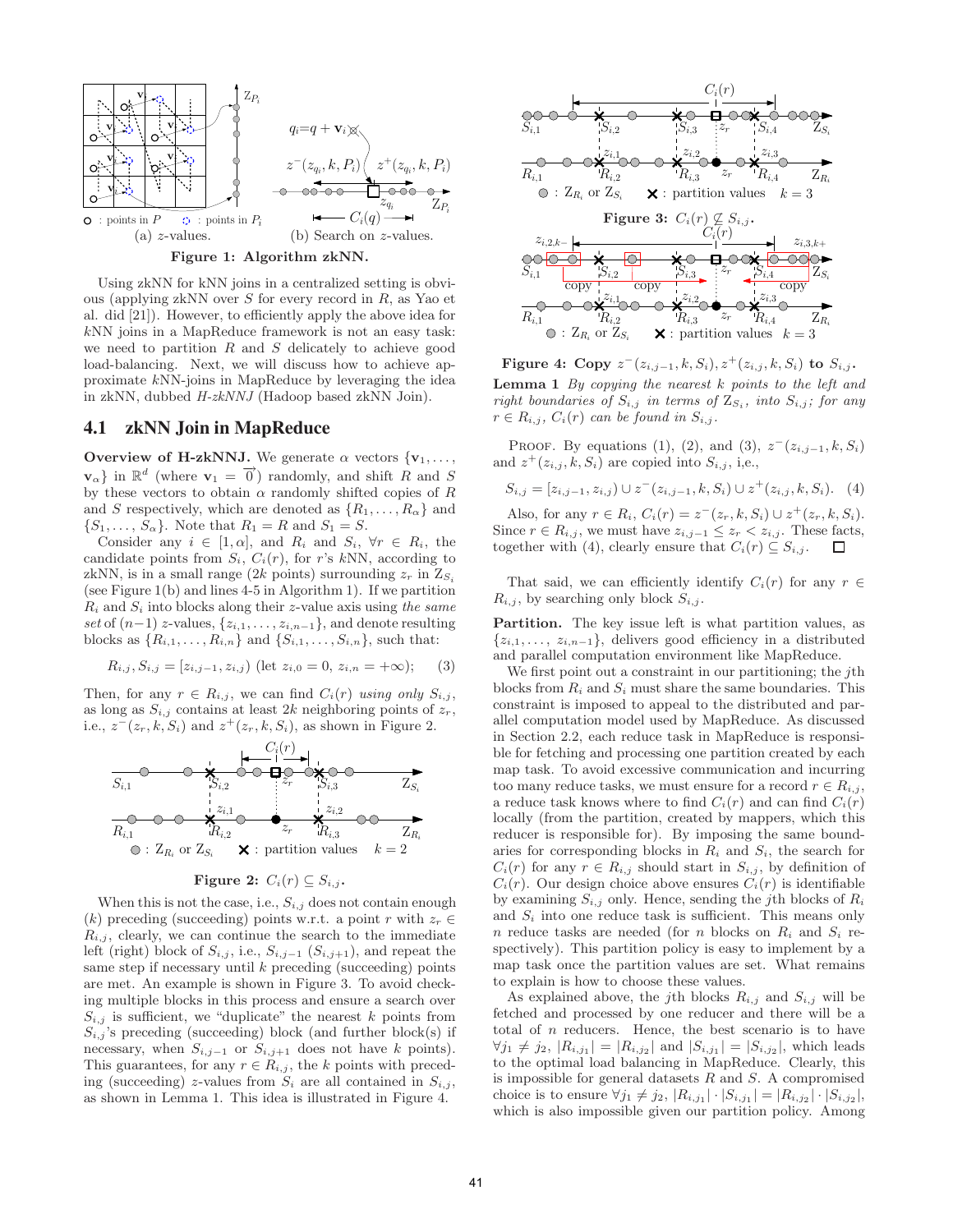the rest (with our partitioning constraint in mind), two simple and good choices are to ensure the: (1) same size for  $R_i$ 's blocks; (2) same size for  $S_j$ 's blocks.

In the first choice, each reduce task has a block  $R_{i,j}$  that satisfies  $|R_{i,j}| = |R_i|/n$ ; the size of  $S_{i,j}$  may vary. The worst case happens when there is a block  $S_{i,j}$  such that  $|S_{i,j}| =$  $|S_i|$ , i.e., all points in  $S_i$  were contained in the *j*th block  $S_{i,i}$ . In this case, the jth reducer does most of the job, and the other  $(n - 1)$  reducers have a very light load (since for any other block of  $S_i$ , it contains only 2k records, see (4)). The bottleneck of the Reduce phase is apparently the jth reduce task, with the cost of  $O(|R_{i,j}| \log |S_{i,j}|) = O(\frac{|R_i|}{n} \log |S_i|).$ 

In the second choice, each reduce task has a block  $S_{i,j}$  that satisfies  $|S_{i,j}| = |S_i|/n$ ; the size of  $R_{i,j}$  may vary. The worst case happens when there is a block  $R_{i,j}$  such that  $|R_{i,j}| =$  $|R_i|$ , i.e., all points in  $R_i$  were contained in the jth block  $R_{i,j}$ . In this case, the jth reducer does most of the job, and the other  $(n - 1)$  reducers have effectively no computation cost. The bottleneck of the Reduce phase is the jth reduce task, with a cost of  $O(|R_{i,j}| \log |S_{i,j}|) = O(|R_i| \log \frac{|S_i|}{n}) =$  $O(|R_i| \log |S_i| - |R_i| \log n)$ . For massive datasets,  $n \ll |S_i|$ , which implies this cost is  $O(|R_i| \log |S_i|)$ .

Hence, choice (1) is a natural pick for massive data. Our first challenge is how to create equal-sized blocks  $\{D_1, \ldots,$  $D_n$  such that  $\forall x \in D_i$  and  $\forall y \in D_j$  if  $i < j$  then  $x < y$ , over a massive one-dimensional data set  $D$  in the Map phase. Given a value *n*, if we know the  $\frac{1}{n}, \frac{2}{n}, \ldots, \frac{n-1}{n}$  quantiles of D, clearly, using these quantiles guarantees  $n$  equal-sized blocks. However, obtaining these quantiles exactly is expensive for massive datasets in MapReduce. Thus, we search for an approximation to estimate the  $\phi$ -quantile over D for any  $\phi \in (0, 1)$  efficiently in MapReduce.

Let D consist of N distinct integers  $\{d_1, d_2, \ldots, d_N\}$ , such that  $\forall i \in [1, N], d_i \in \mathbb{Z}^+,$  and  $\forall i_1 \neq i_2, d_{i_1} \neq d_{i_2}$ . For any element  $x \in D$ , we define the rank of x in D as  $r(x) =$ any element  $x \in D$ , we define the rank of x in D as  $r(x) = \sum_{i=1}^{N} [d_i < x]$ , where  $[d_i < x] = 1$  if  $d_i < x$  and 0 otherwise. We construct a sample  $\widehat{D} = \{s_1, \ldots, s_{|\widehat{D}|}\}\$  of D by uniformly and randomly selecting records with probability  $p = \frac{1}{\varepsilon^2 N}$ , for any  $\varepsilon \in (0,1)$ ;  $\forall x \in \widehat{D}$ , its rank  $s(x)$  in  $\widehat{D}$  is  $s(x) =$  $\sum_{i=1}^{|\hat{D}|} [s_i < x]$  where  $[s_i < x] = 1$  if  $s_i < x$  and 0 otherwise.

**Theorem 2**  $\forall x \in \widehat{D}$ ,  $\widehat{r}(x) = \frac{1}{p} s(x)$  *is an unbiased estimator of*  $r(x)$  *with standard deviation*  $\leq \varepsilon N$ *, for any*  $\varepsilon \in (0,1)$ *.* 

PROOF. We define  $N$  independent identically distributed random variables,  $X_1, \ldots, X_N$ , where  $X_i = 1$  with probability p and 0 otherwise.  $\forall x \in \overline{D}$ ,  $s(x)$  is given by how many  $d_i$ 's such that  $d_i < x$  have been sampled from D. There are  $r(x)$  such  $d_i$ 's in D, each is sampled with a probability p. Suppose their indices are  $\{\ell_1, \ldots, \ell_{r(x)}\}$ . This implies:

$$
s(x) = \sum_{i=1}^{|\widehat{D}|} [s_i < x] = \sum_{i=1}^{r(x)} X_{\ell_i}.
$$

 $X_i$  is a Bernoulli trial with  $p = \frac{1}{\varepsilon^2 N}$  for  $i \in [1, N]$ . Thus,  $s(x)$  is a Binomial distribution expressed as  $B(r(x), p)$ :

$$
\mathbf{E}[\hat{r}(x)] = \mathbf{E}[\frac{1}{p}s(x)] = \frac{1}{p}\mathbf{E}[s(x)] = r(x) \text{ and,}
$$
  
\n
$$
\text{Var}[\hat{r}(x)] = \text{Var}(\frac{s(x)}{p}) = \frac{1}{p^2}\text{Var}(s(x))
$$
  
\n
$$
= \frac{1}{p^2}r(x)p(1-p) < \frac{N}{p} = (\varepsilon N)^2.
$$

 $\Box$ 

Now, given required rank  $r$ , we estimate the element with the rank  $r$  in  $D$  as follows. We return the sampled element  $x \in \widehat{D}$  that has the closest estimated rank  $\widehat{r}(x)$  to r, i.e:

$$
x = \underset{x \in \hat{D}}{\operatorname{argmin}} |\hat{r}(x) - r|.
$$
 (5)

.

Lemma 2 *Any* x *returned by Equation* (5) *satisfies:*

$$
\Pr[|r(x) - r| \le \varepsilon N] \ge 1 - e^{-2/\varepsilon}
$$

PROOF. We bound the probability of the event that  $r(x)$ is indeed away from r by more than  $\epsilon N$ . When this happens, it means that no elements with ranks that are within  $\epsilon N$  to r have been sampled. There are  $2|\epsilon N|$  such rank values. To simplify the presentation, we use  $2\varepsilon N$  in our derivation. Since each rank corresponds to a unique element in  $D$ , hence:

$$
\Pr[|r(x) - r| > \varepsilon N] = (1 - p)^{2\varepsilon N} = (1 - \frac{1}{\varepsilon^2 N})^{2\varepsilon N}
$$
\n
$$
\langle e^{(-1/\varepsilon^2)2\varepsilon} = e^{-2/\varepsilon}.
$$

□

Thus, we can use  $\hat{D}$  and (5) to obtain a set of estimated quantiles for the  $\frac{1}{n}, \frac{2}{n}, \ldots, \frac{n-1}{n}$  quantiles of D. This means that for any  $R_i$ , we can partition  $Z_{R_i}$  into n roughly equalsized blocks for any  $n$  with high probability.

However, there is another challenge. Consider the shifted copy  $R_i$ , and the estimated quantiles  $\{z_{i,1}, \ldots, z_{i,n-1}\}$  from  $Z_{R_i}$ . In order to partition  $S_i$  using these z-values, we need to ensure that, in the j<sup>th</sup> block of  $S_i$ ,  $z^-(z_{i,j-1}, k, S_i)$  and  $z^+(z_{i,j}, k, S_i)$  are copied over (as illustrated in Figure 4). This implies that the partitioning boundary of  $S_{i,j}$  is no longer simply  $z_{i,j-1}$  and  $z_{i,j}$ ! Instead, they have been extended to the k<sup>th</sup> z-values to the left and right of  $z_{i,j-1}$ and  $z_{i,j}$  respectively. We denote these two boundary values for  $S_{i,j}$  as  $z_{i,j-1,k-}$  and  $z_{i,j,k+}$ . Clearly,  $z_{i,j-1,k-}$  $\min(z^-(z_{i,j-1}, k, \tilde{S}_i))$  and  $z_{i,j,k+} = \max(z^+(z_{i,j}, k, S_i))$ ; see Figure 4 for an illustration on the third  $S_i$  block  $S_{i,3}$ . To find  $z_{i,j-1,k-}$  and  $z_{i,j,k+}$  exactly given  $z_{i,j-1}$  and  $z_{i,j}$  is expensive in MapReduce: we need to sort z-values in  $S_i$  to obtain  $Z_{S_i}$  and commute the entire  $S_i$  to one reducer. This has to be done for every random shift.

We again settle for approximations using random sampling. Our problem is generalized to the following. Given a dataset D of N distinct integer values  $\{d_1, \ldots, d_N\}$  and a value z, we want to find the kth closest value from D that is smaller than  $z$  (or larger than  $z$ , which is the same problem). Assume that  $D$  is already sorted and we have the entire  $D$ , this problem is easy: we simply find the  $k$ <sup>th</sup> value in D to the left of z which is denoted as  $z_{k-}$ . When this is not the case, we obtain a random sample  $\widehat{D}$  of D by selecting each element in D into  $\widehat{D}$  using a sampling probability p. We sort  $\hat{D}$  and return the  $\lceil kp \rceil$ th value in  $\hat{D}$  to the left of z, denoted as  $\widehat{z}_{k-}$ , as our estimation for  $z_{k-}$  (see Figure 5). When searching for  $z_{k-}$  or  $\widehat{z}_{k-}$ , only values  $\leq z$  matter. Hence, we keep only  $d_i \leq z$  in D and  $\hat{D}$  in the following analysis (as well as in Figure 5). For ease of discussion, we assume that  $|D| \geq k$  and  $|\widehat{D}| \geq \lceil kp \rceil$ . The special case when this does not hold can be easily handled by returning the furthest element to the left of z (i.e.,  $min(D)$  or  $min(D)$ ) and our theoretical analysis below for the general case can also be easily extended.

Note that both  $z_{k-}$  and  $\hat{z}_{k-}$  are elements from D. We define  $r(d_i)$  as the rank of  $d_i$  in *descending order* for any  $d_i \in D$ ; and  $s(d_i)$  as the rank of  $d_i$  in *descending order* for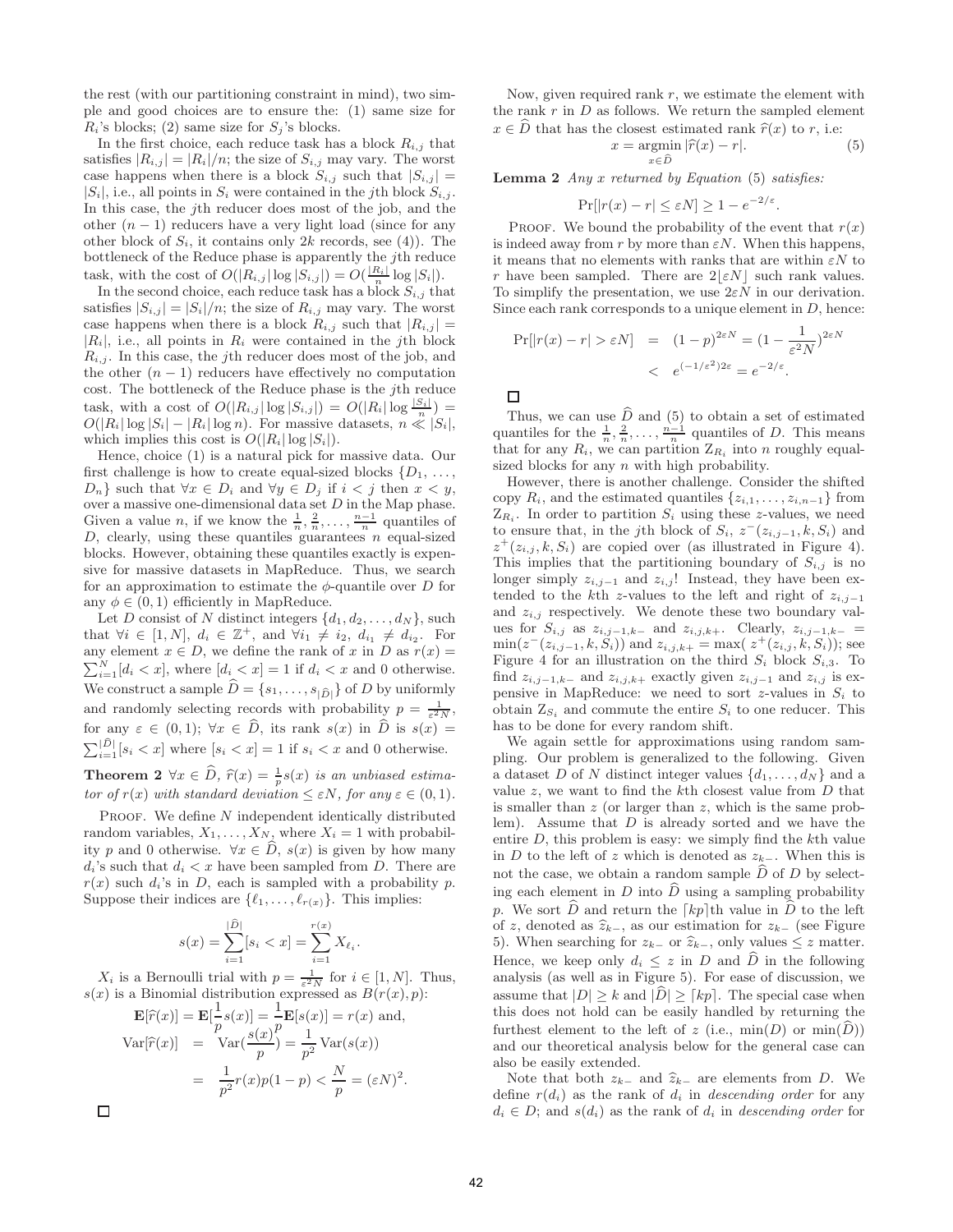



any  $d_i \in \widehat{D}$ . Clearly, by our construction,  $r(z_{k-}) = k$  and  $s(\widehat{z}_{k-}) = \lceil kp \rceil$ .

**Theorem 3** *Let*  $X = r(\hat{z}_{k-})$  *be a random variable; by our construction,* X *takes the value in the range*  $[[kp], r(d_1)].$ *Then, for any*  $a \in [\lceil kp \rceil, r(d_1)]$ *,* 

$$
\Pr[X = a] = p \binom{a-1}{\lceil kp \rceil - 1} p^{\lceil kp \rceil - 1} (1 - p)^{a - \lceil kp \rceil}, \quad (6)
$$

and 
$$
Pr[X - k] \le \varepsilon N \ge 1 - e^{-2/\varepsilon}
$$
 if  $p = 1/(\varepsilon^2 N)$ . (7)  
PROOF. When  $X = a$ , two events must have happened:

- $e_1$ : the ath element  $d_{\ell}$  ( $r(d_{\ell}) = a$ ) smaller than z in D must have been sampled into  $\hat{D}$ .
- e2: exactly  $([kp] 1)$  elements were sampled into D from the  $(a-1)$  elements between  $d_{\ell}$  and z in D.

 $e_1$  and  $e_2$  are independent, and  $Pr(e_1) = p$  and  $Pr(e_2) =$  $\binom{a-1}{\lceil kp \rceil-1} p^{\lceil kp \rceil-1} (1-p)^{a-1-(\lceil kp \rceil-1)}$ , which leads to (6).

Next, by Theorem 2,  $\hat{r}(x) = \frac{1}{p} s(x)$  is an unbiased estimator of  $r(x)$  for any  $x \in \widehat{D}$  (i.e.,  $\mathbf{E}(\widehat{r}(x)) = r(x)$ ). By our construction in Figure 5,  $s(\hat{z}_{k-}) = [kp]$ . Hence,  $\hat{r}(\hat{z}_{k-}) = k$ . This means that  $\widehat{z}_{k-}$  is always the element in  $\widehat{D}$  that has the closest estimated rank value to the kth rank in D (which corresponds exactly to  $r(z_{k-})$ ). Since  $X = r(\hat{z}_{k-})$ , when  $p = 1/(e^2 N)$ , by Lemma 2,  $Pr[X-k] \le \varepsilon N > 1 - e^{-2/\varepsilon}$ .  $p = 1/(\varepsilon^2 N)$ , by Lemma 2,  $Pr[X-k] \leq \varepsilon N \geq 1 - e^{-2/\varepsilon}$ .

Theorem 3 implies that boundary values  $z_{i,j-1,k-}$  and  $z_{i,j,k+}$  for any jth block  $S_{i,j}$  of  $S_i$  can be estimated accurately using a random sample of  $S_i$  with the sampling probability  $p = 1/(\varepsilon^2|S|)$ : we apply the results in Theorem 3 using  $z_{i,j-1}$  (or  $z_{i,j}$  by searching towards the right) as z and  $S_i$  as  $D$ . Theorem 3 ensures that our estimated boundary values for  $S_{i,j}$  will not copy too many (or too few) records than necessary  $(k \text{ records immediately to the left and right})$ of  $z_{i,j-1}$  and  $z_{i,j}$  respectively). Note that  $z_{i,j-1}$  and  $z_{i,j}$  are the two boundary values of  $R_{i,j}$ , which themselves are also estimations (the estimated  $\frac{j-1}{n}$ th and  $\frac{j}{n}$ th quantiles of  $Z_{R_i}$ ).

The algorithm. Complete *H-zkNNJ* is in Algorithm 2.

#### **4.2 System Issues**

We implement *H-zkNNJ* in three rounds of MapReduce.

Phase 1: The first MapReduce phase of H-zkNNJ corresponds to lines 1-13 of Algorithm 2. This phase constructs the shifted copies of R and S,  $R_i$  and  $S_i$ , also determines the partitioning values for  $R_i$  and  $S_i$ . To begin, the master node first generates  $\{v_1, v_2, \ldots, v_\alpha\}$ , saves them to a file in DFS, and adds the file to the distributed cache, which is communicated to all mappers during their initialization.

Each mapper processes a split for  $R$  or  $S$ : a single record at a time. For each record x, a mapper, for each vector  $v_i$ , first computes  $v_i + x$  and then computes the z-value  $z_{v_i+x}$ 

Algorithm 2: H-zkNNJ $(R, S, k, n, \varepsilon, \alpha)$ 1 get  ${\mathbf v}_2, \ldots, {\mathbf v}_\alpha$ ,  ${\mathbf v}_i$  is a random vector in  $\mathbb{R}^d$ ;  ${\mathbf v}_1 = \overrightarrow{0}$ ; 2 let  $R_i = R + \mathbf{v}_i$  and  $S_i = S + \mathbf{v}_i$  for  $i \in [1, \alpha]$ ; 3 for  $i = 1, \ldots, \alpha$  do **4** set  $p = \frac{1}{\varepsilon^2 |R|}, \ \widehat{R}_i = \emptyset, \ A = \emptyset;$ 5 **for** *each element*  $x \in R_i$  **do**<br>6 **sample** x into  $\hat{R}_i$  with p sample x into  $\widehat{R}_i$  with probability p; 7  $A = \text{estimator1}(\widehat{R}_i, \varepsilon, n, |R|);$ **8** set  $p = \frac{1}{\varepsilon^2 |S|}, \widehat{S}_i = \emptyset;$ 9 **for** *each point*  $s \in S_i$  **do**<br>10 **sample** *s* into  $\widehat{S}_i$  with 10 sample s into  $\hat{S}_i$  with probability p;<br>
11  $\hat{z}_{i,0,k-} = 0$  and  $\hat{z}_{i,n,k+} = +\infty$ ; 11  $\hat{z}_{i,0,k-} = 0 \text{ and } \hat{z}_{i,n,k+} = +\infty;$ <br>
12 for  $j = 1, ..., n-1$  do for  $j = 1, ..., n - 1$  do **13**  $\hat{z}_{i,j,k-}, \hat{z}_{i,j,k+} = \text{estimator2}(\hat{S}_i, k, p, A[j]);$ <br>**14** for each point  $r \in R_i$  do 14 **for** *each point*  $r \in R_i$  **do**<br>15 **Find**  $j \in [1, n]$  such the Find  $j \in [1, n]$  such that  $A[j - 1] \leq z_r < A[j];$ Insert r into the block  $R_{i,j}$ 16 for *each point*  $s \in S_i$  do<br>17 for  $j = 1 \dots n$  do for  $j = 1 \ldots n$  do 18 if  $\hat{z}_{i,j-1,k-} \leq z_s \leq \hat{z}_{i,j,k+}$  then<br>19 Insert *s* into the block  $S_{i,j}$ Insert s into the block  $S_{i,j}$ 20 for *any point*  $r \in R$  do<br>21 for  $i = 1, ..., \alpha$  do for  $i = 1, \ldots, \alpha$  do 22 find block  $R_{i,j}$  containing r; find  $C_i(r)$  in  $S_{i,j}$ ; 23 for any  $s \in C_i(r)$ , update  $s = s - \mathbf{v}_i$ ;<br>24 let  $C(r) = \bigr\lfloor \frac{\alpha}{r} \cdot C_i(r) \bigr\rfloor$ ; output  $(r, \text{km}(r))$ 24 let  $C(r) = \bigcup_{i=1}^{\alpha} C_i(r)$ ; output  $(r, \text{km}(r, C(r)))$ ;

Algorithm 3: estimator1( $\overline{R}$ ,  $\varepsilon$ , n, N)

| 1 $p = 1/(\varepsilon^2 N)$ , $A = \emptyset$ ; sort z-values of R to obtain $Z_{\widehat{B}}$ ;                                                                                                                                                                                                                                                                      |
|-----------------------------------------------------------------------------------------------------------------------------------------------------------------------------------------------------------------------------------------------------------------------------------------------------------------------------------------------------------------------|
| 2 for each element $x \in \mathbb{Z}_{\widehat{R}}$ do                                                                                                                                                                                                                                                                                                                |
| 3 get x's rank $s(x)$ in $Z_{\widehat{B}}$ ;                                                                                                                                                                                                                                                                                                                          |
| estimate x's rank $r(x)$ in $Z_R$ using $\hat{r}(x) = s(x)/p$ ;<br>$4 -$                                                                                                                                                                                                                                                                                              |
| 5 for $i = 1, , n - 1$ do                                                                                                                                                                                                                                                                                                                                             |
| 6 $A[i]=x$ in $Z_{\hat{B}}$ with the closest $\hat{r}(x)$ value to $i/n \cdot N$ ;                                                                                                                                                                                                                                                                                    |
| 7 $A[0] = 0$ and $A[n] = +\infty$ ; return A;                                                                                                                                                                                                                                                                                                                         |
|                                                                                                                                                                                                                                                                                                                                                                       |
| $\mathbf{A} \mathbf{1}$ $\mathbf{A} \mathbf{1}$ $\mathbf{A} \mathbf{1}$ $\mathbf{A} \mathbf{1}$ $\mathbf{A} \mathbf{1}$ $\mathbf{A} \mathbf{1}$ $\mathbf{A} \mathbf{1}$ $\mathbf{A} \mathbf{1}$ $\mathbf{A} \mathbf{1}$ $\mathbf{A} \mathbf{1}$ $\mathbf{A} \mathbf{1}$ $\mathbf{A} \mathbf{1}$ $\mathbf{A} \mathbf{1}$ $\mathbf{A} \mathbf{1} \mathbf{1}$ $\mathbf{$ |

| <b>Algorithm 4:</b> estimator2( $\widehat{S}$ , k, p, z) |                                                                                    |
|----------------------------------------------------------|------------------------------------------------------------------------------------|
|                                                          | 1 sort z-values of $\widehat{S}$ to obtain $Z_{\widehat{S}}$ .                     |
|                                                          | 2 return the $\lceil kp \rceil$ th value to the left and the $\lceil kp \rceil$ th |
|                                                          | value to the right of z in $Z_{\hat{S}}$ .                                         |

and writes an entry  $(rid, z_{v_i+x})$  to a single-chunk unreplicated file in DFS identifiable by the source dataset  $R$  or  $S$ , the mapper's identifier, and the random vector identifier i. Hadoop optimizes a write to single-chunk unreplicated DFS files from a slave by writing the file to available local space. Therefore, typically the only communication in this operation is small metadata to the master. While transforming each input record, each mapper also samples a record from  $R_i$  into  $\widehat{R}_i$  as in lines 4-6 of Algorithm 2 and samples a record from  $S_i$  into  $\widehat{S}_i$  as in lines 8-10 of Algorithm 2. Each sampled record x from  $\widehat{R}_i$  or  $\widehat{S}_i$  is emitted as a  $((z_x, i), (z_x, j))$ i, src)) key-value pair, where  $z_x$  is a byte array for x's zvalue, i is a byte representing the shift for  $i \in [1, \alpha]$ , and  $src$ is a byte indicating the source dataset  $R$  or  $S$ . We build a customized key comparator which sorts the emitted records for a partition (Hadoop's mapper output partition) in ascending order of  $z_x$ . We also have a customized partitioner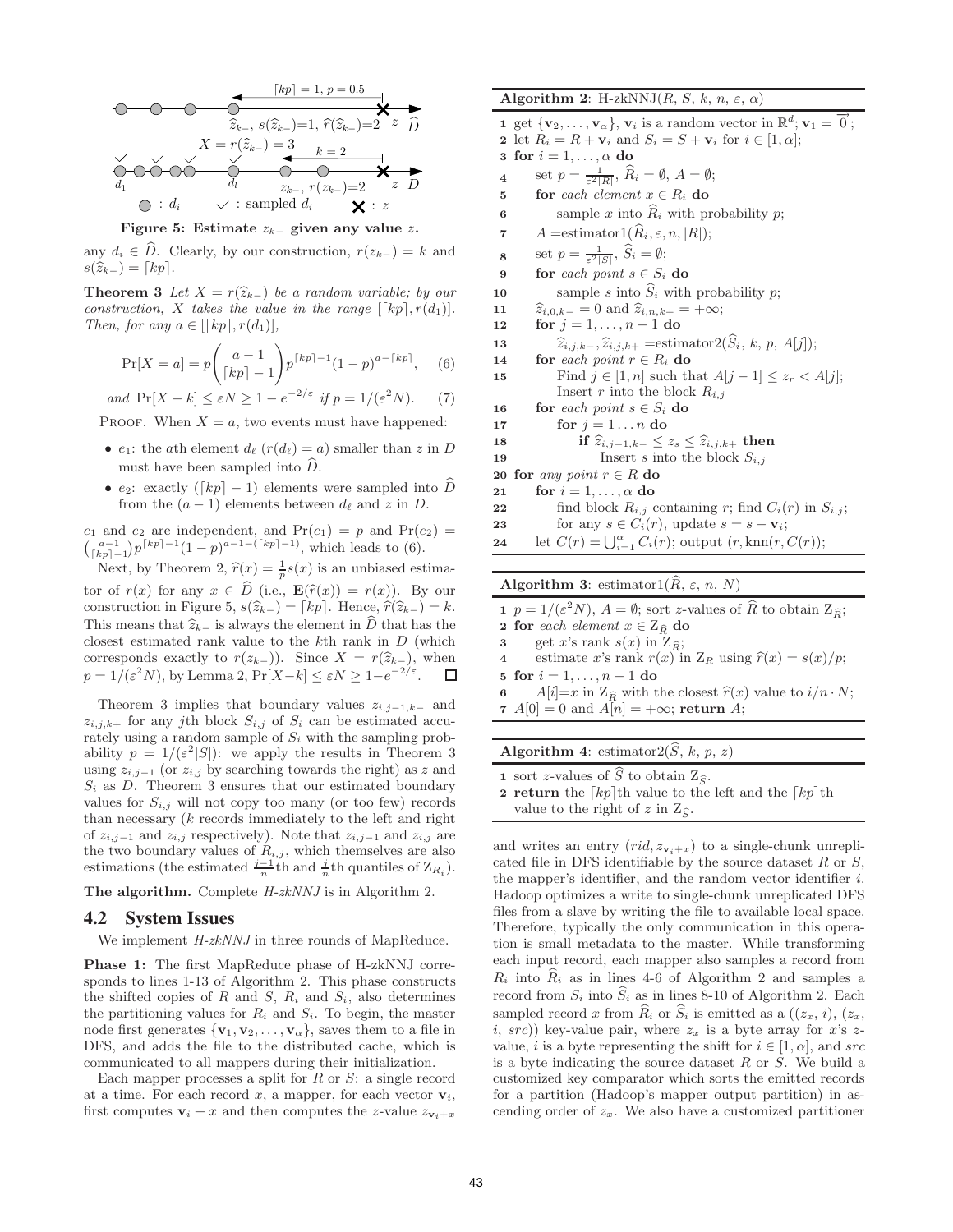which partitions each emitted record into one of  $\alpha$  partitions by the shift identifier  $i$  so all records from the *i*th shifted copy, both  $\widehat{R}_i$  and  $\widehat{S}_i$ , end up in the same partition destined for the same reducer. Note each mapper only communicates sampled records to reducers.

In the reduce stage, a reduce task is started to handle each of the  $\alpha$  partitions, consisting of records from  $\widehat{R}_i$  and  $\widehat{S}_i$ . We define a grouping comparator which groups by  $i$  to ensure each reducer task calls the reduce function only once, passing all records from  $\widehat{R}_i$  and  $\widehat{S}_i$  to the reduce function. The reduce function first iterates over each of the records from  $R_i$  ( $S_i$ ) in the ascending order of their z-values and saves these records into an array. The reducer estimates the rank of a record in  $Z_{R_i}$  if it is from  $R_i$  as in lines 2-4 of Algorithm 3. Next, the reducer computes the estimated  $\frac{1}{n}, \frac{2}{n}, \ldots, \frac{n-1}{n}$ quantiles for  $Z_{R_i}$  from  $\widehat{R}_i$ , as in lines 5-6 of Algorithm 3. Note all records in  $\widehat{R}_i$  are sorted by the estimated ranks so the reducer can make a single pass over  $\hat{R}_i$  to determine the estimated quantiles. After finding the  $(n-1)$  estimated quantiles of  $Z_{R_i}$  the reducer writes these (plus  $A[0]$  and  $A[n]$ as in line 7 of Algorithm 3) to a file in DFS identifiable by  $R_i$ . They will be used to construct  $R_{i,j}$  blocks in the second MapReduce phase. The final step of the reducer is to determine the partitioning z-values for  $S_{i,j}$  blocks as in lines 11-13 of Algorithm 2 which are written to a file in DFS identifiable by  $S_i$ . The first phase is illustrated in Figure 6.





Phase 2: The second phase corresponds to lines 14-19 for partitioning  $R_i$  and  $S_i$  into appropriate blocks, and then lines 20-23 for finding candidate points for  $\text{km}(r, S)$  for any  $r \in R$ , of Algorithm 2. This phase computes candidate set  $C_i(r)$  for each record  $r \in R_i$ . The master first places the files containing partition values for  $R_i$  and  $S_i$  (outputs of reducers in Phase 1) into the distributed cache for mappers, as well as the vector file. Then, the master starts mappers for each split of the  $R_i$  and  $S_i$  files containing shifted records computed and written to DFS by mappers in phase 1.

Mappers in this phase emit records to one of the  $\alpha n$  total  $(R_{i,j}, S_{i,j})$  partitions. Mappers first read partition values for  $R_i$  and  $S_i$  from the distributed cache and store them in two arrays. Next, each mapper reads a record x from  $R_i$ or  $S_i$  in the form  $(\text{rid}, z_x)$  and determines which  $(R_{i,j}, S_{i,j})$ partition x belongs to by checking which  $R_{i,j}$  or  $S_{i,j}$  block contains  $z_x$  (as in lines 14-19 of Algorithm 2). Each mapper then emits x, only once if  $x \in R_i$  and possibly more than once if  $x \in S_i$ , as a key-value pair  $((z_x, \ell), (z_x, rid, src, i))$ where  $\ell$  is a byte in  $[1, \alpha n]$  indicating the correct  $(R_{i,j}, S_{i,j})$ partition. We implement a custom key comparator to sort by ascending  $z_x$  and a custom partitioner to partition an

emitted record into one of  $\alpha n$  partitions based on  $\ell$ .<br>The reducers compute  $C_i(r)$  for each  $r \in R_{i,j}$  in a partition  $(R_{i,j}, S_{i,j})$ ; an reducers are started, each handling one of the  $\alpha n$   $(R_{i,j}, S_{i,j})$  partitions. A reducer first reads the vec-



tor file from the distributed cache. Each reduce task then calls the reduce function only once, passing in all records for its designated  $(R_{i,j}, S_{i,j})$  partition. The reduce function then iterates over all records grouping them by their src attributes, storing the records into two vectors: one containing records for  $R_{i,j}$  and the other containing records from  $S_{i,j}$ . Note in each vector entries are already sorted by their zvalues, due to the sort and shuffle phase. The reducer next computes  $C_i(r)$  for each  $r \in R_{i,j}$  using binary search over  $S_{i,j}$  (see Figure 1(b)), computes the coordinates from the zvalues for any  $s \in C_i(r)$  and r, then updates any  $s \in C_i(r)$ as  $s = s - \mathbf{v}_i$  and  $r = r - \mathbf{v}_i$  and computes  $d(r, s)$ . The reducer then writes  $(rid, sid, d(r, s))$  to a file in DFS for each  $s \in \text{km}(r, C_i(r))$ . There is one such file per reducer. The second MapReduce phase is illustrated in Figure 7.

**Phase 3:** The last phase decides knn $(r, C(r))$  for any  $r \in R$ from the  $\text{km}(r, C_i(r))$ 's emitted by the reducers at the end of phase 2, which corresponds to line 24 of Algorithm 2. This can be easily done in MapReduce and we omit the details.

Cost analysis. In the first phase sampled records from  $R_i$ and  $S_i$  for  $i \in [1, \alpha]$  are sent to the reducers. By our construction, the expected sample size is  $\frac{1}{\varepsilon^2}$  for each  $\widehat{R}_i$  or  $\widehat{S}_i$ , giving a total communication cost of  $\widetilde{O}(\frac{\alpha}{\varepsilon^2})$ . For the second phase, we must communicate records from  $R_i$  and  $S_i$  to the correct  $(R_{i,j}, S_{i,j})$  partitions. Each record  $r \in R_i$  is communicated only once giving a communication cost of  $O(\alpha|R|)$ . A small percentage of records  $s \in S_i$  may be communicated more than once since we construct a  $S_{i,j}$  block using Lemma 1 and Theorem 3. In this case a  $S_{i,j}$  block copies at most  $2 \cdot (k + \varepsilon |S|)$  records from neighboring blocks with high probability giving us an  $O(|S_{i,j}| + k + \varepsilon |S|)$  communication cost per  $S_{i,j}$  block. In practice, for small  $\varepsilon$  values we are copying roughly  $O(k)$  values only for each block. For an of the  $S_{i,j}$ blocks, the communication is  $O(\alpha \cdot (|S| + nk))$ . Hence, the total communication cost is  $O(\alpha \cdot (|S|+|R|+nk))$  for the second phase. In the final phase we communicate  $\text{km}(r, C_i(r))$ for each  $r \in R_i$  giving us a total of  $\alpha k$  candidates for each  $r \in R$ , which is  $O(\alpha k|R|)$ . Thus, the overall communication is  $O(\alpha \cdot (\frac{1}{\varepsilon^2} + |S| + |R| + k|R| + nk))$ . Since  $\alpha$  is a small constant, n and k are small compared to  $1/\varepsilon^2$ ,  $|S|$  and  $|R|$ . The total communication of H-zkNNJ is  $O(1/\varepsilon^2 + |S| + k|R|)$ .

For the cpu cost, the first phase computes the shifted copies, then the partitioning values, which requires the samples  $\hat{R}_i$  and  $\hat{S}_i$  to be sorted (by z-values) and then they are processed by reducers. Further, for each identified partition value for  $R_i$ , we need to find its  $\lceil kp \rceil$ th neighbors (left and right) in  $Z_{\widehat{S}_i}$  to construct partition values for  $S_i$ , which translates to a cpu cost of  $O(n \log(|\widehat{S}_i|))$ . Over all  $\alpha$  shifts, the total cost is  $O(\alpha \cdot (|R|+|S|+ \widehat{|R|} \log |\widehat{R}| + |\widehat{S}| \log |\widehat{S}| +$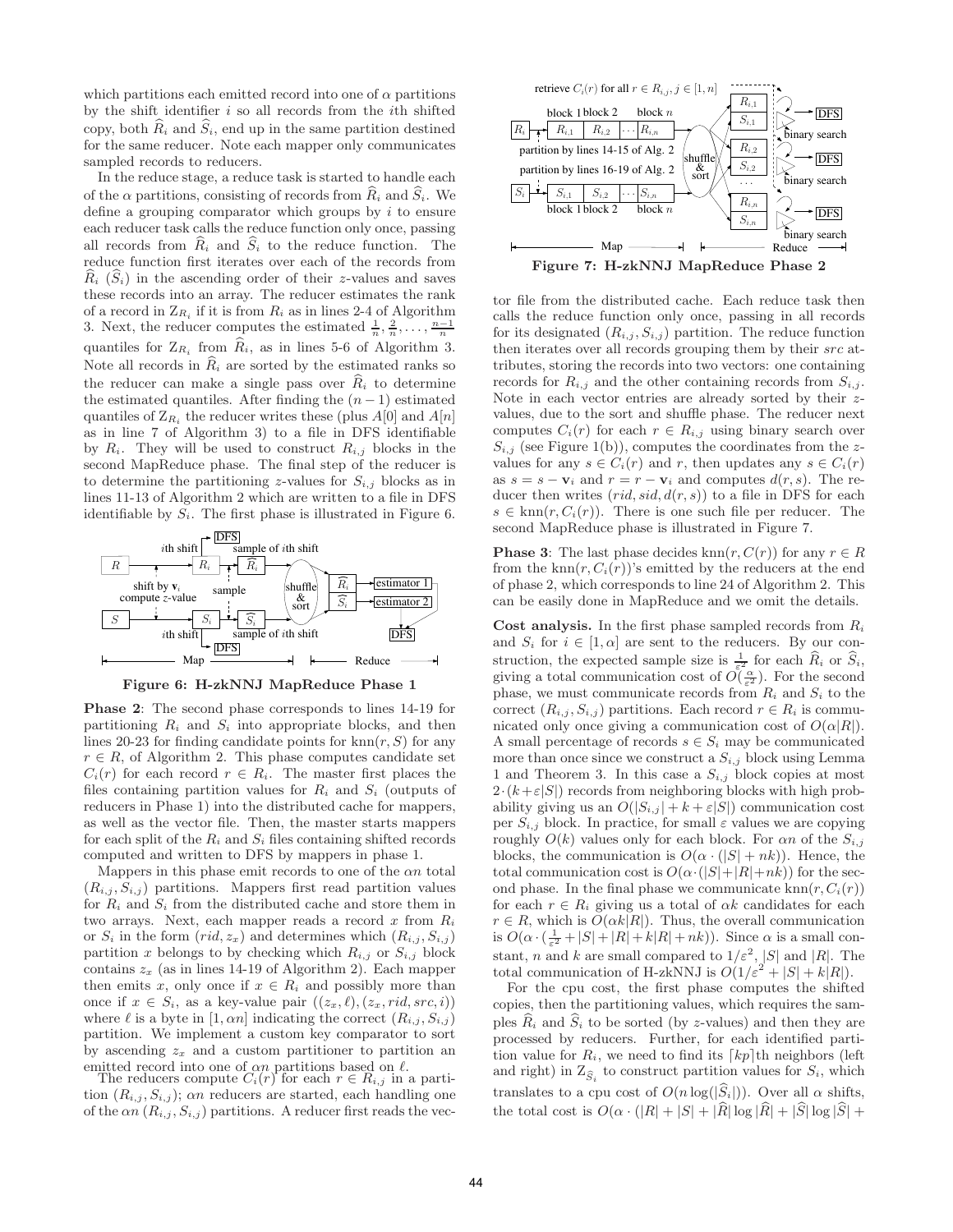$n \log |\widehat{S}|$ ), which is  $O(\alpha \cdot (|R|+|S|+1/\varepsilon^2 \log 1/\varepsilon^2 + n \log 1/\varepsilon^2))$ . The cost of the second phase is dominated by sorting the  $S_{i,j}$ blocks (in sort and shuffle) and binary-searching  $S_{i,j}$  for each  $r \in R_{i,j}$ , giving a total cost of  $O((|R_{i,j}| + |S_{i,j}|) \log |S_{i,j}|)$ for each  $(R_{i,j}, S_{i,j})$  partition for every reducer. When perfect load-balancing is achieved, this translates to  $O((\frac{|R|}{n} +$  $\frac{|S|}{n}$  log  $\frac{|S|}{n}$  on each reducer. Summing costs over all  $\alpha n$ of the  $(R_{i,j}, S_{i,j})$  partitions we arrive at a total cost of  $O(\alpha(|R|+|S|)\log\frac{|S|}{n})$  (or  $O(\alpha(|R|+|S|)\log|S|)$  in the worst case if  $S_i$  is not partitioned equally) for the second phase. The last phase can be done in  $O(\alpha k|R|\log k)$ . The total cpu cost for all three phases is  $O(\alpha \cdot (\frac{1}{\varepsilon^2} \log \frac{1}{\varepsilon^2} + n \log \frac{1}{\varepsilon^2} +$  $(|R| + |S|) \log |S| + k|R| \log k)$ . Since  $\alpha$  is a small constant and  $k|R|\log k \ll (|R|+|S|)\log |S|$ , the total cost is  $O(\frac{1}{\varepsilon^2}\log \frac{1}{\varepsilon^2} + n\log \frac{1}{\varepsilon^2} + (|R|+|S|)\log |S|)$ .

Remarks. Our algorithm is designed to be efficient for small-medium  $k$  values. Typical  $kNN$  join applications desire or use small-medium  $k$  values. This is intuitive by the inherent purpose of ranking, i.e. an application is only concerned with the rank of the k nearest neighbors and not about ranks of further away neighbors. When  $k$  is large, in the extreme case  $k = |S|$ , the output size dictates no solution can do better than naive solutions with quadratic cost.

# **5. EXPERIMENTS**

# **5.1 Testbed and Datasets**

We use a heterogeneous cluster consisting of 17 nodes with three configurations: (1) 9 machines with 1 Intel Xeon E5120 1.86GHz Dual-Core and 2GB RAM; (2) 6 machines with 2 Intel Xeon E5405 2.00GHz Quad-Core processors and 4GB RAM; (3) 2 machines with 1 Intel Xeon E5506 2.13GHz Quad-Core processor and 6GB RAM. Each node is connected to a Gigabit Ethernet switch and runs Fedora 12 with hadoop-0.20.2. We select one machine of type (2) as the master node and the rest are used as slave nodes. The Hadoop cluster is configured to use up to 300GB of hard drive space on each slave and 1GB memory is allocated for each Hadoop daemon. One TaskTracker and DataNode daemon run on each slave. A single NameNode and JobTracker run on the master. The DFS chunk size is 128MB.

The default dimensionality is 2 and we use real datasets (OpenStreet) from the OpenStreetMap project. Each dataset represents the road network for a US state. The entire dataset has the road networks for 50 states, containing more than 160 million records in 6.6GB. Each record contains a record ID, 2-dimensional coordinate, and description.

We also use synthetic Random-Cluster (R-Cluster) data sets to test all algorithms on datasets of varying dimensionality (up to 30). The R-Cluster datasets consist of records with a record ID and d-dimensional coordinates. We represent record IDs as 4-byte integers and the coordinates as 4-byte floating point types. We also assume any distance computation  $d(r, s)$  returns a 4-byte floating point value.

A record's z-value is always stored and communicated as a byte array. To test our algorithms' performance, we analyze end-to-end running time, communication cost, and speedup and scalability. We generate a number of different datasets as R and S from the complete OpenStreet dataset (50 states) by randomly selecting 40, 60, 80, 120, and 160 million records. We use  $(M \times N)$  to denote a dataset configuration, where  $M$  and  $N$  are the number of records (in

million) of R and S respectively, e.g., a  $(40 \times 80)$  dataset has 40 million R and 80 million S records. Unless otherwise noted  $(40 \times 40)$  OpenStreet is the default dataset.

For H-zkNNJ, we use  $\alpha = 2$  by default (only one random shift and original dataset are used), which already gives very good approximations as we show next. We use  $\varepsilon = 0.003$  for the sampling methods by default. Let  $\gamma$  be the number of physical slave machines used to run our methods in the cluster, we set the default number of reducers as  $r = \gamma$ . The number of blocks in R and S is  $n = r/\alpha$  for H-zkNNJ and  $n = \sqrt{r}$  for H-BNLJ and H-BRJ, since the number of buckets/partitions created by a mapper is  $\alpha n$  in H-zkNNJ and  $n^2$  in H-BNLJ and H-BRJ, which decides the number of reducers r to run. In the default case,  $\gamma = 16$ ,  $k = 10$ .

# **5.2 Performance Evaluation**

Approximation quality. For our first experiment we analyze the approximation quality of H-zkNNJ. Since obtaining the exact kNN join results on the large datasets we have is very expensive, to study this, we randomly select 0.5% of records from R. For each of the selected records, we calculate its distance to the approximate kth-NN (returned by the H-zkNNJ) and its distance to the exact kth-NN (found by an exact method). The ratio between the two distances is one measurement of the approximation quality. We also measure the approximation quality by the *recall* and *precision* of the results returned by H-zkNNJ. Since both approximate and exact answers have exactly  $k$  elements, its recall is equal to its precision in all cases. We plot the average as well as the 5% - 95% confidence interval for all randomly selected records. All quality-related experiments are conducted on a cluster with 16 slave nodes. Figures  $8(a)$  to  $8(d)$  present the results using the OpenStreet datasets. To test the influence of the size of datasets, we use the OpenStreet datasets and gradually increase datasets from (40x40) to (160x160) with  $k = 10$ . Figure 8(a) indicates H-zkNNJ exhibits excellent approximation ratio (with the average approximation ratio close to 1.1 in all cases and never exceeds 1.7 even in the worst case). This shows varying the size of datasets has almost no influence on the approximation quality of the algorithm. We next use (40x40) OpenStreet datasets to test how the approximation ratio is affected by  $k$ . Figure 8(b) indicates H-zkNNJ achieves an excellent approximation ratio with respect to  $k$ , close to 1.1 in all cases even when  $k = 80$  and lower than 1.6 even in the worst case. Using the same setup, we also plot the recall and precision of H-zkNNJ when we vary the dataset sizes in Figure 8 $(c)$ . Clearly, its average recall/precision is above 90% all the time; in the worst case, it never goes below 60%. Similar results on recall/precision hold when we vary k as seen in Figure 8(d). We also extensively analyze the effect dimensionality d and the number of shifts  $\alpha$  have on the approximation quality in later experiments.

Effect of  $\varepsilon$ . Next we analyze the effect  $\varepsilon$  has on the performance of H-zkNNJ using a (40x40) OpenStreet dataset. We notice in Figure  $9(a)$  the running time of H-zkNNJ decreases as we vary  $\varepsilon$  from 0.1 to 0.003, due to better load-balancing resulted from more equally distributed block sizes for  $R_{i,j}$ and  $S_{i,j}$ . Decreasing  $\varepsilon$  further actually causes the running time of H-zkNNJ to increase. This is because the additional time spent communicating sampled records (the sample size is  $O(1/\varepsilon^2)$  in the first phase cancels out the benefit of having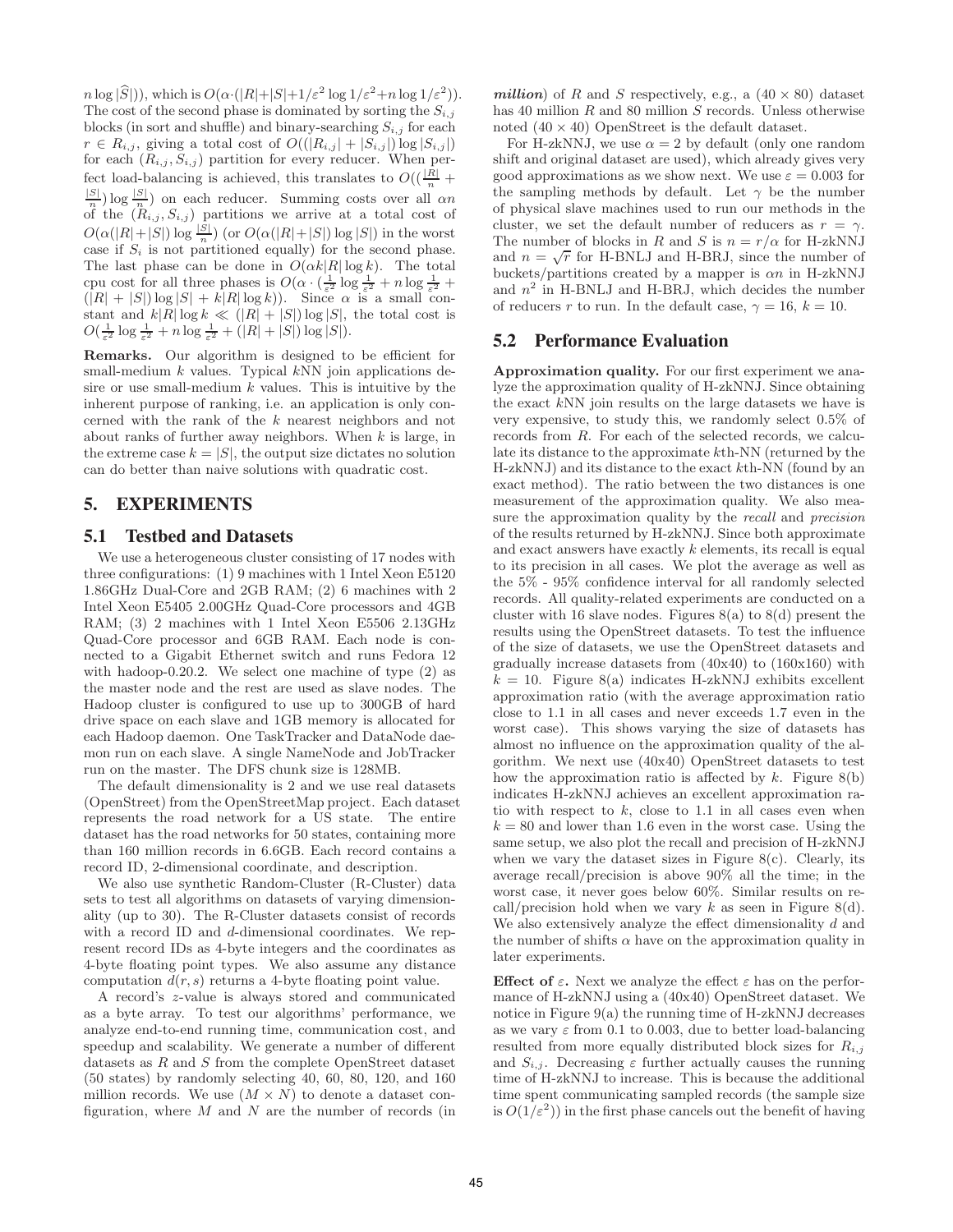

Figure 9: Effect of  $\varepsilon$  in H-zkNNJ on (40x40).

more balanced partitions in the second MapReduce phase. Regardless of the value of  $\varepsilon$ , H-zkNNJ is always an order of magnitude faster than H-BRJ. Figure 9(b) analyzes the standard deviation (SD) in the number of records contained in the  $R_{i,j}$  and  $S_{i,j}$  blocks in the reduce phase of the second MapReduce round. Note in the (40x40) dataset with  $n = \gamma/\alpha = 8$  in this case, ideally, each block (either  $R_{i,j}$ ) or  $S_{i,j}$ ) should have  $5 \times 10^6$  records to achieve the optimal load balance. Figure 9(b) shows our sampling-based partition method is highly effective, achieving a sp from 100 to 5000 when  $\varepsilon$  changes from 0.0006 to 0.1. There is a steady decrease in  $SD$  for blocks created from  $R$  and  $S$  as we decrease  $\varepsilon$  (since sample size is increasing), which improves the load balancing during the second MapReduce phase of H-zkNNJ. However, this also increases the communication cost (larger sample size) and eventually negatively affects running time. Results indicate  $\varepsilon = 0.003$  presents a good trade-off between balancing partitions and overall running time: the  $SD$  for both  $R$  and  $S$  blocks are about 200, which is very small compared to the ideal block size of 5 million. In this case, our sample is less than 120, 000 which is about  $3\%$  of the dataset size  $4 \times 10^7$ ;  $\varepsilon = 0.003$  is set as the default.

**Speedup and cluster size.** Next, we first use a  $(1x1)$ OpenStreet dataset and change the Hadoop cluster size to evaluate all algorithms. We choose a smaller dataset in this case, due to the slowness of H-BNLJ and to ensure it can complete in a reasonable amount of time. The running times and time breakdown of H-BNLJ, H-BRJ, and H-zkNNJ with varied cluster sizes  $\gamma$  (the number of physical machines running as slaves in the Hadoop cluster) are shown in Figure 10. For H-zkNNJ, we test 7 cluster configurations, where the cluster consists of  $\gamma \in [4, 6, 8, 10, 12, 14, 16]$  slaves and the number of reducers r is equal to  $\gamma$ . We also test the case when  $r > \gamma$  and  $\gamma = 16$  (the maximum number of physical machines as slaves in our cluster) for  $r \in [18, 20, 22, 24]$ . We always set  $n = r/\alpha$ . For H-BNLJ and H-BRJ, we use 3 cluster configurations with  $\gamma \in [4, 9, 16]$  and  $r = \gamma$ , hence  $n = \sqrt{\gamma}$  (number of blocks to create in R or S). We also test the case when  $r > \gamma$  with  $r = 25$ ,  $\gamma = 16$ , and  $n = 5$ .

We see in Figure 10(a) H-BNLJ is several orders of magnitude more expensive than either H-BRJ or H-zkNNJ even for a very small dataset. This is because we must compute

Figure 10: Running time for (1x1) OpenStreet.

 $d(r, s)$  for a  $r \in R$  against all  $s \in S$  in order to find knn $(r, S)$ , whereas in H-BRJ and H-zkNNJ we avoid performing many distance computations to accelerate the join processing. The time breakdown of different phases of all algorithms with  $r = \gamma = 16$  is depicted in Figure 10(b). A majority of the time for H-BNLJ is spent during its first phase performing distance calculations and communicating the  $n^2$  partitions. We see utilizing the R-tree index in H-BRJ gives almost 2 orders of magnitude performance improvement over H-BNLJ in this phase. Clearly, H-BNLJ is only useful when H-BRJ and H-zkNNJ are not available and is only practical for small datasets (it gets worse when dataset size increases). Hence, we omit it from the remaining experiments.



Figure 11: Running time and speedup in (40x40).

Using the same parameters for *n*, *r*,  $\gamma$  as above, we use a (40x40) OpenStreet dataset to further analyze the speedup and running times of H-zkNNJ and H-BRJ in varied cluster sizes. Figure  $11(a)$  shows both running times reduce as the number of physical nodes increases. But as the number of reducers exceeds available slave nodes (which is 16) performance quickly deteriorates for H-BRJ whereas the performance decrease is only marginal for H-zkNNJ. This is because H-BRJ is dependent upon R-trees which require more time to construct and query. As the number of reducers  $r$  for H-BRJ increases, the size of the  $R$  and  $S$  blocks decreases, reducing the number of records in each block of S. This means R-trees will be constructed over a smaller block. But we must construct more R-trees and we cannot construct these all in parallel, since there are more reducers than there are physical slaves. For this case, we see the reduced block size of  $S$  is not significant enough to help offset the cost of constructing and querying more R-trees. The speedup of H-zkNNJ and H-BRJ are shown in Figure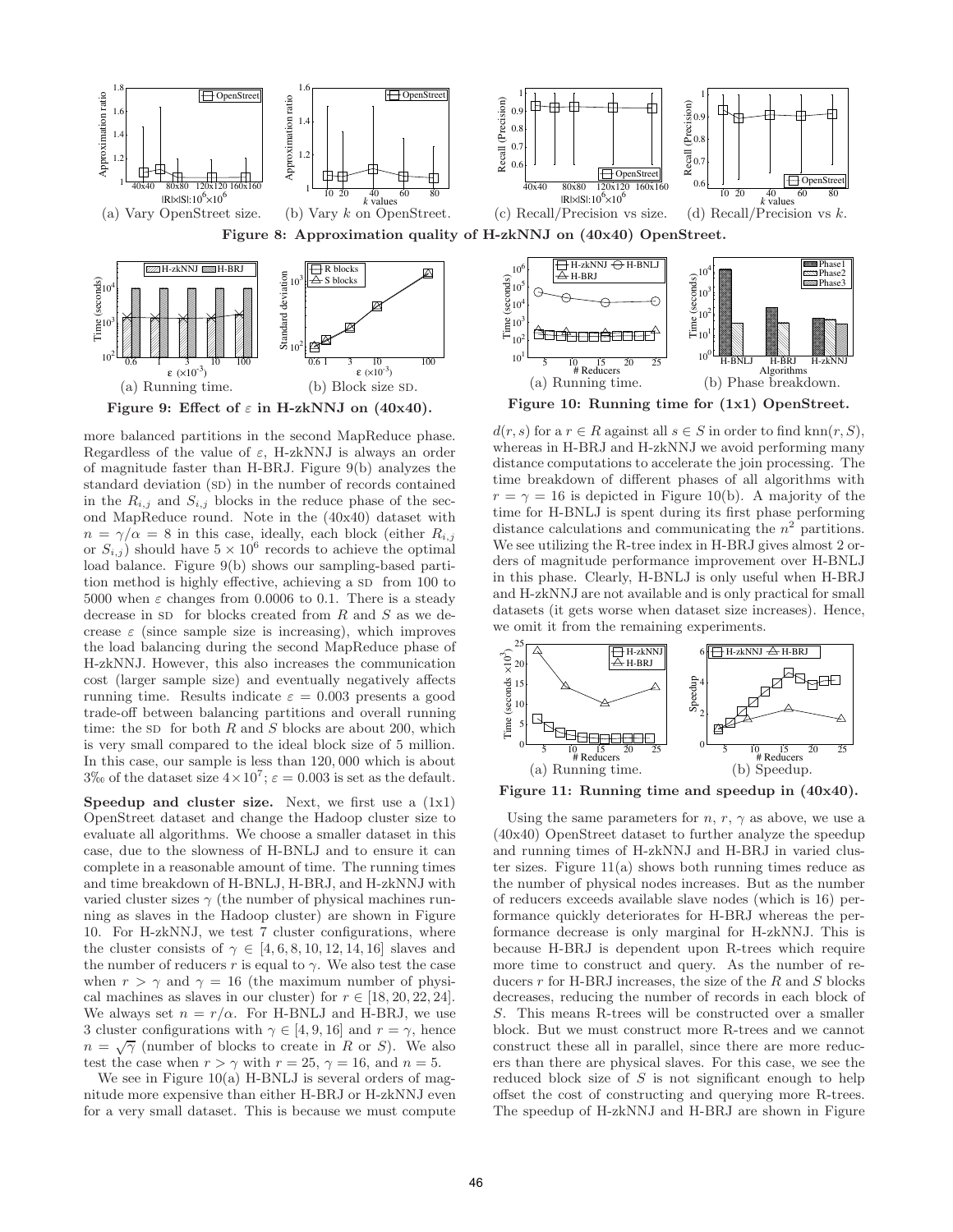

11(b). The speedup for each algorithm is the ratio of the running time on a given cluster configuration over the running time on the smallest cluster configuration,  $\gamma = 4$ . In Figure 11(b), both H-zkNNJ and H-BRJ achieve almost a linear speedup up to  $r = \gamma \le 16$  (recall  $r = \gamma$  for  $\gamma \le 16$ , and  $n = \sqrt{r}$  for H-BRJ and  $n = r/\alpha$  for H-zkNNJ). Both algorithms achieve the best performance when  $r = \gamma = 16$ , and degrade when  $r > 16$  (the maximum possible number of physical slaves). Hence, for remaining experiments we use  $r = \gamma = 16$ ,  $n = \sqrt{\gamma} = 4$  for H-BRJ,  $n = \gamma/\alpha = 8$  for H-zkNNJ. Note H-zkNNJ has a much better speedup than H-BRJ when more physical slaves are becoming available in the cluster. From one reducer's point of view, the speedup factor is mainly decided by the block size of  $R$  which is  $|R|/n$ , and  $n = \sqrt{r}$  in H-BRJ,  $n = r/\alpha = r/2$  in H-zkNNJ. Thus the speedup of H-zkNNJ is  $r/(2\sqrt{r})$  times more, which agrees with the trend in Figure 11(b) (e.g., when  $r = \gamma = 16$ , H-zkNNJ's speedup increases to roughly 2 times of H-BRJ's speedup). This shows not only H-zkNNJ performs better than H-BRJ, more importantly, the performance difference increases on larger clusters, by a factor of  $O(\sqrt{\gamma})$ .

Scalability. Figures 12(a) and 12(b) demonstrate running times for different stages of H-zkNNJ and H-BRJ with different dataset configurations. We dub the three stages of HzkNNJ zPhase1, zPhase2, and zPhase3 and the two stages of H-BRJ RPhase1 and RPhase2. The running time of each stage in both algorithms increases as datasets grow. Also, the second phase of H-zkNNJ and first phase of H-BRJ are most expensive, consistent with our cost analysis.

Clearly H-zkNNJ delivers much better running time performance than H-BRJ from Figure  $12(c)$ . The performance of H-zkNNJ is at least an order of magnitude better than H-BRJ when dealing with large datasets. The trends in Figure 12(c) also indicate H-zkNNJ becomes increasingly more efficient than H-BRJ as the dataset sizes increase. Three factors contribute to the performance advantage of H-zkNNJ over H-BRJ: (1) H-BRJ needs to duplicate dataset blocks to achieve parallel processing, i.e. if we construct  $n$  blocks we must duplicate each block *n* times for a total of  $n^2$  partitions, while H-zkNNJ only has  $\alpha n$  partitions; (2) Given the same number of blocks  $n$  in  $R$  and  $S$ , H-zkNNJ requires fewer machines to process all partitions for the  $kNN$ -join of R and S

in parallel than H-BRJ does. H-zkNNJ needs  $\alpha n$  machines while H-BRJ needs  $n^2$  machines to achieve the same level of parallelism; (3) It takes much less time to binary-search one-dimensional z-values than querying R-trees. The first point is evident from the communication overhead in Figure 12(d), measuring the number of bytes shuffled during the Shuffle and Sort phases. In all cases, H-BRJ communicates at least 2 times more data than H-zkNNJ.

H-zkNNJ is highly efficient as seen in Figure  $12(c)$ . It takes less than 100 minutes completing kNN join on 160 million records joining another 160 million records, while H-BRJ takes more than 14 hours! Hence, to ensure H-BRJ can still finish in reasonable time, we use (40x40) by default.

**Effect of k.** Figures  $13(a)-13(c)$  present running times for H-zkNNJ and H-BRJ with different  $k$ , using (40x40) Open-Street datasets. Figure  $13(a)$  shows zPhase1's running time does not change significantly, as it only performs dataset transformations and generates partition information, which is not affected by  $k$ . The execution time of zPhase2 and zPhase3 grow as  $k$  increases. For larger  $k$ , H-zkNNJ needs more I/O and CPU operations in zPhase2 and incurs more communication overhead in zPhase3, which is similar to trends observed for RPhase1 and RPhase2 in Figure 13(b).

Figure 13(c) shows H-zkNNJ performs consistently (much) better than H-BRJ in all cases (from  $k = 3$  to 80). For small  $k$  values,  $kNN$  join operations are the determining factors for performance. For example, the performance of H-zkNNJ given by Figure  $13(a)$  is mainly decided by zPhase2 where  $k$  is 10. For large  $k$ , communication overheads gradually become a more significant performance factor for both HzkNNJ and H-BRJ, evident especially when  $k = 80$ . We see in Figure 13(d) the communication for both algorithms increases linearly as k. However, H-BRJ requires almost 2 times as much communication as H-zkNNJ.

Effect of dimension. We generate (5x5) R-Cluster datasets with dimensionality  $d \in [5, 10, 15, 20, 25, 30]$  (smaller datasets were used in high dimensions compared to the default two dimensional (40x40) OpenStreet dataset, to ensure that the exact algorithms can still finish in reasonable time). For these experiments, we also use one more random shift to ensure good approximation quality results in high dimensions.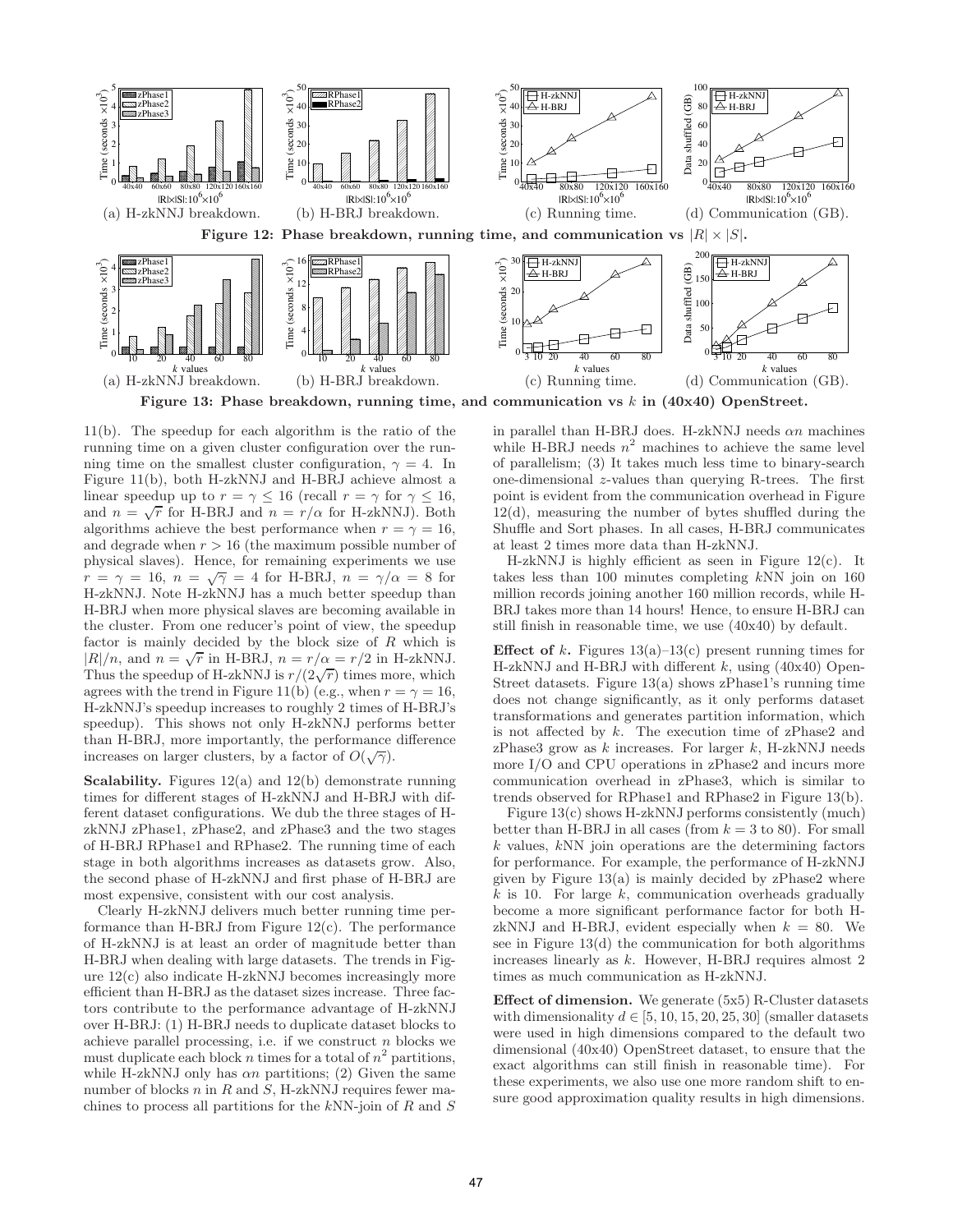

(a) Running time. (b) Communication (GB). (c) Approximation ratio. (d) Recall/Precision.

Figure 15: Running time, communication, and approximation quality vs  $\alpha$  in (5x5) R-Cluster,  $d = 15$ .

Figure 14 illustrates the running time, communication, and approximation quality of H-zkNNJ and H-BRJ on a cluster of 16 slave nodes with  $k = 10$  and  $\alpha = 3$  (2 random shifts plus the original dataset).

The experimental results in Figure 14(a) indicate H-zkNNJ has excellent scalability in high dimensions. In contrast the performance of H-BRJ degrades quickly with the increase of dimensionality. H-zkNNJ performs orders of magnitude better than H-BRJ, especially when  $d \geq 10$ . For example, when  $d = 30$ , H-zkNNJ requires only 30 minutes to compute the kNN join while H-BRJ needs more than 35 hours! In Figure 14(b) we see there is a linear relationship between communication cost and d. This is not surprising since higher dimensional data requires more bits to represent the z-values for H-zkNNJ and requires the communication of more 4-byte coordinate values for H-BRJ. In all cases H-BRJ communicates about 2 times more data than H-zkNNJ.

The results in Figures  $14(c)$  and  $14(d)$  demonstrate HzkNNJ has good approximation quality for multi-dimensional data (up to  $d = 30$ ) in terms of approximate ratio as well as recall and precision. The average approximation ratio in all cases are below 1.2 and even in the worst case when  $d =$ 30 the approximation ratio is only around 1.6 as indicated by Figure 14(c). As we can see from  $14(d)$ , the recall and precision drops slowly as d increases, but the average recall and precision are still above 60% even when  $d = 30$ .

Effect of random shift. Finally, we investigate the effect the number of random shifts has on the performance and approximation quality of H-zkNNJ using (5x5) R-Cluster datasets on a cluster with 16 slave nodes. In the experiments, we vary the number of random shifts  $\alpha \in [2, 3, 4, 5, 6]$ and fix values of  $d = 15$  and  $k = 10$ . Note that  $\alpha$  shifts *imply*  $(\alpha - 1)$  *random shifted copies plus the original dataset.* 

Figures 15(a) and 15(b) indicate the performance time and communication cost of H-zkNNJ increase when we vary  $\alpha$ from 2 to 6, due to the following reasons: (1) As  $\alpha$  increases, n (the number of partitions) of H-zkNNJ decreases as  $n =$  $r/\alpha$  and  $r = \gamma$ . As n decreases the block size of R, which is  $|R|/n$ , being processed by each reducer increases. (2) As  $\alpha$ grows, more random shifts have to be generated and communicated across the cluster, which leads to an increase in both performance time and communication cost. Nevertheless, H-zkNNJ always outperforms the exact method.

Figures  $15(c)$  and  $15(d)$  show that both the approximation ratio and recall/precision of H-zkNNJ improve as  $\alpha$  increases. The average approximation ratio decreases from 1.25 to below 1.1 and the average recall/precision increases from 60% to above 80%.

Remarks. H-zkNNJ is the clear choice, when high quality approximation is acceptable, and requires only 2 parameters for tuning. The first parameter is the sampling rate  $\varepsilon$  which determines how well balanced partitions are, hence the load balance of the system. Our experiments in Figure 9 show  $\varepsilon =$ 0.003 is already good enough to achieve a good load balance. Note  $\varepsilon$  only affects load balancing and does not have any effect on the approximation quality of the join. The second parameter is the number of random shifts  $\alpha$  which decides the approximation quality. By Theorem 1, using a small  $\alpha$ returns a constant approximate solution on expectation and our experiments in Figures 8, 14(c), 14(d) and 15 verify this, showing  $\alpha = 2$  already achieves good approximation quality in 2 dimensions, and  $\alpha = 3$  is sufficient in high dimensions (even when d increases to 30). Other parameters such as the number of mappers m, reducers r, and physical machines  $\gamma$ are common system parameters for any MapReduce program which are determined based on resources in the cluster.

#### **6. RELATED WORK**

Performing kNN joins in the traditional setup has been extensively studied in the literature [2,20–23]. Nevertheless, these works focus on the centralized, single-thread setting that is not directly applicable in MapReduce. Early research on parallel join algorithms in a shared-nothing multiprocessor environment has been presented in [8, 15], for relational join operators. Parallel spatial join algorithms aiming to join multiple spatial datasets according to a spatial join predicate (typically the intersection between two objects) using a multiprocessor system have been studied in [3, 7, 10, 11, 13, 26], none of which is designed for efficiently processing kNN-joins over distributively stored datasets. Recently, Zhang et al. [24,25] proposed a parallel spatial join algorithm in MapReduce, however, dealing with only spatial distance